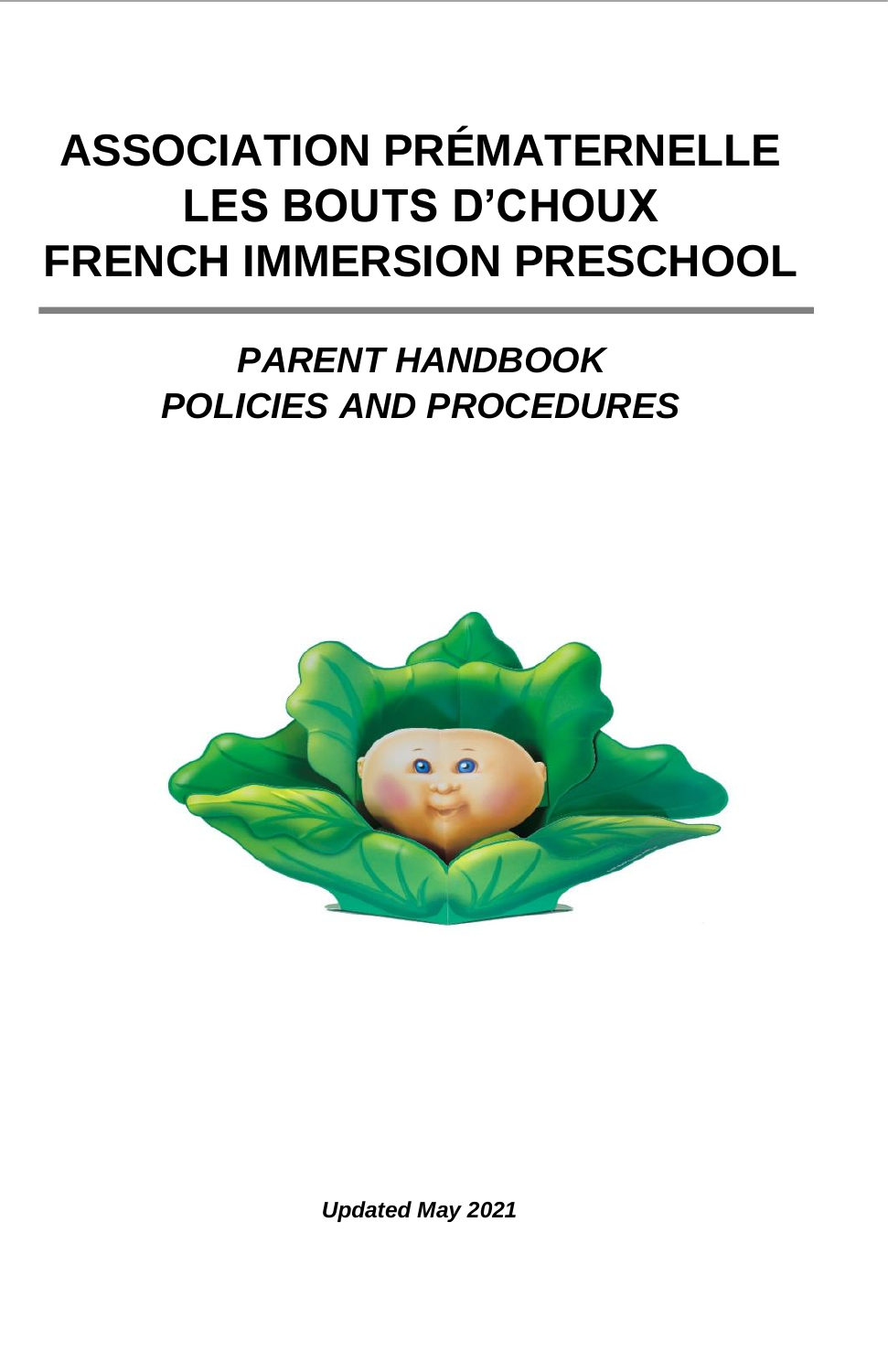# *Table of Contents*

| Preschool Staff & Credentials  4       |
|----------------------------------------|
| Location, School Access, Contact Info4 |
|                                        |
| Parent & Child Separation 5            |
| Children with Special Needs  6         |
|                                        |
| Parent Executive Committee 7           |
| Society General & Annual Meetings 7    |
|                                        |
|                                        |
|                                        |
|                                        |
|                                        |
|                                        |
|                                        |
| Closures, Planned & Emergency 11       |
|                                        |
|                                        |
| Classroom Procedures  14               |
| Required School Supplies 14            |
|                                        |
| Clothing Considerations 15             |
| School Entry/School Etiquette 15       |
|                                        |
| Drop Off/Pick Up Times 16              |
|                                        |
|                                        |
|                                        |
| Birthdays & Special Occasions  17      |
|                                        |
| Bathroom & Toileting Policy  19        |

| Special Classroom Visits 19         |  |
|-------------------------------------|--|
|                                     |  |
| Parent Commitment Pledge 19         |  |
|                                     |  |
| Duty Day Responsibilities 21        |  |
| Classroom Cleaning Nights 22        |  |
|                                     |  |
| Tuition Fees & Required Deposits 23 |  |
|                                     |  |
| Refund / Withdrawal Policy  24      |  |
|                                     |  |
|                                     |  |
|                                     |  |
| Incident/Accident Policy  25        |  |
| Emergency Plans & Fire Drills  26   |  |
|                                     |  |
|                                     |  |
| Allergy Awareness Policy  27        |  |
| Child Guidance Policy  27           |  |
| Discipline Procedure & Policy28     |  |
|                                     |  |
|                                     |  |
| Code of Conduct Policy  30          |  |
| Newsletters and Calendars 31        |  |
| Children Communication  31          |  |
| Teacher/Parent Communication  31    |  |
| Feedback/Complaint Procedure  32    |  |
|                                     |  |
|                                     |  |

#### Page 2 of 32 LBC POLICIES & PROCEDURES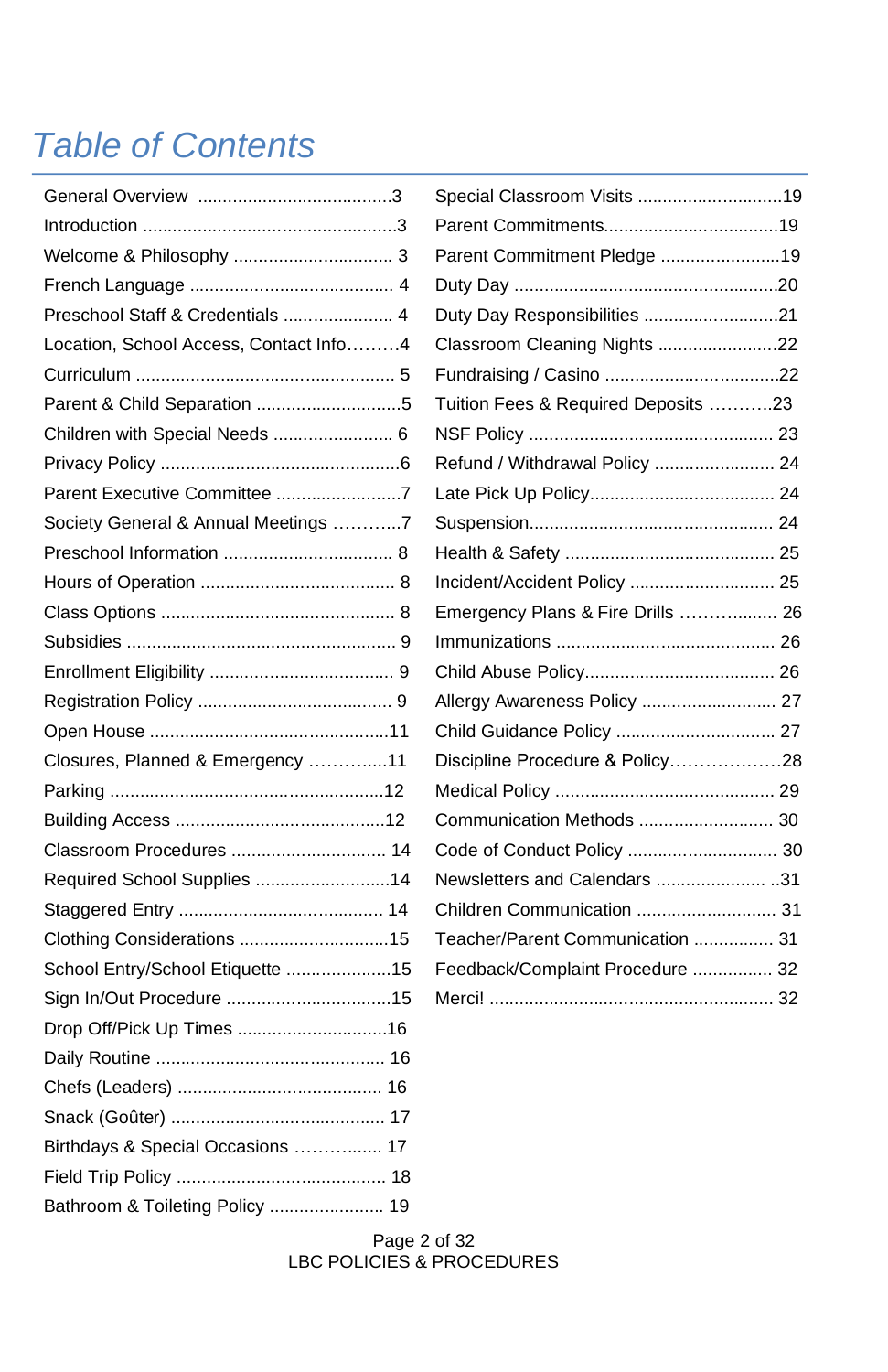# **GENERAL OVERVIEW**

#### *INTRODUCTION*

This Parent Handbook has been created for the families of Les Bouts d'Choux Preschool. It is a comprehensive guide to our program on a variety of topics which outline the policies and procedures implemented by the preschool. As a registered member of our preschool, you have agreed to abide by our policies and procedures when you signed the **"Parental Agreement and General Release"** portion contained in the registration form. *Wherever the word "parent" is used throughout this document, it is understood to mean the "registered member" of the society, who is the responsible adult of a registered child, such as a parent and/or guardian.*

Please note that the sections included in this handbook apply only to a typical school year. In the event of a public health emergency or pandemic, we will modify these sections in order to adhere to the restrictions and regulations mandated by the governing authority, ie Alberta Health Services or the provincial/federal government. In such a case, no visitors would be permitted in the classroom and as such, no duty parents or cleaning nights would be scheduled for that school year. We would also not allow communal food to be brought into the classroom to celebrate special events such as birthdays or holidays, and would likely cancel field trips and special events that would require a visitor in the classroom.

If you still have questions about our program, policies or procedures, the teachers or a member of the Board of Directors will be happy to provide clarity and/or discuss your concerns. Thank you for taking time to get to know our program better and we look forward to your participation throughout the year.

### *WELCOME & PHILOSOPHY*

Welcome to Les Bouts d'Choux French Immersion Preschool! It has been in existence since 1984. Les Bouts d'Choux (LBC) is an independent, non-profit, nondenominational, volunteer "parent" run cooperative program located in École Frère Antoine School. Our program welcomes 3, 4, and 5-year-old children. A parent executive committee (Board of Directors) is elected annually and they work under an Alberta Social Services license.

Page 3 of 32 We provide a fulfilling and stimulating environment for the children while utilizing the "learning through play" philosophy. Each parent is required to participate in the

LBC POLICIES & PROCEDURES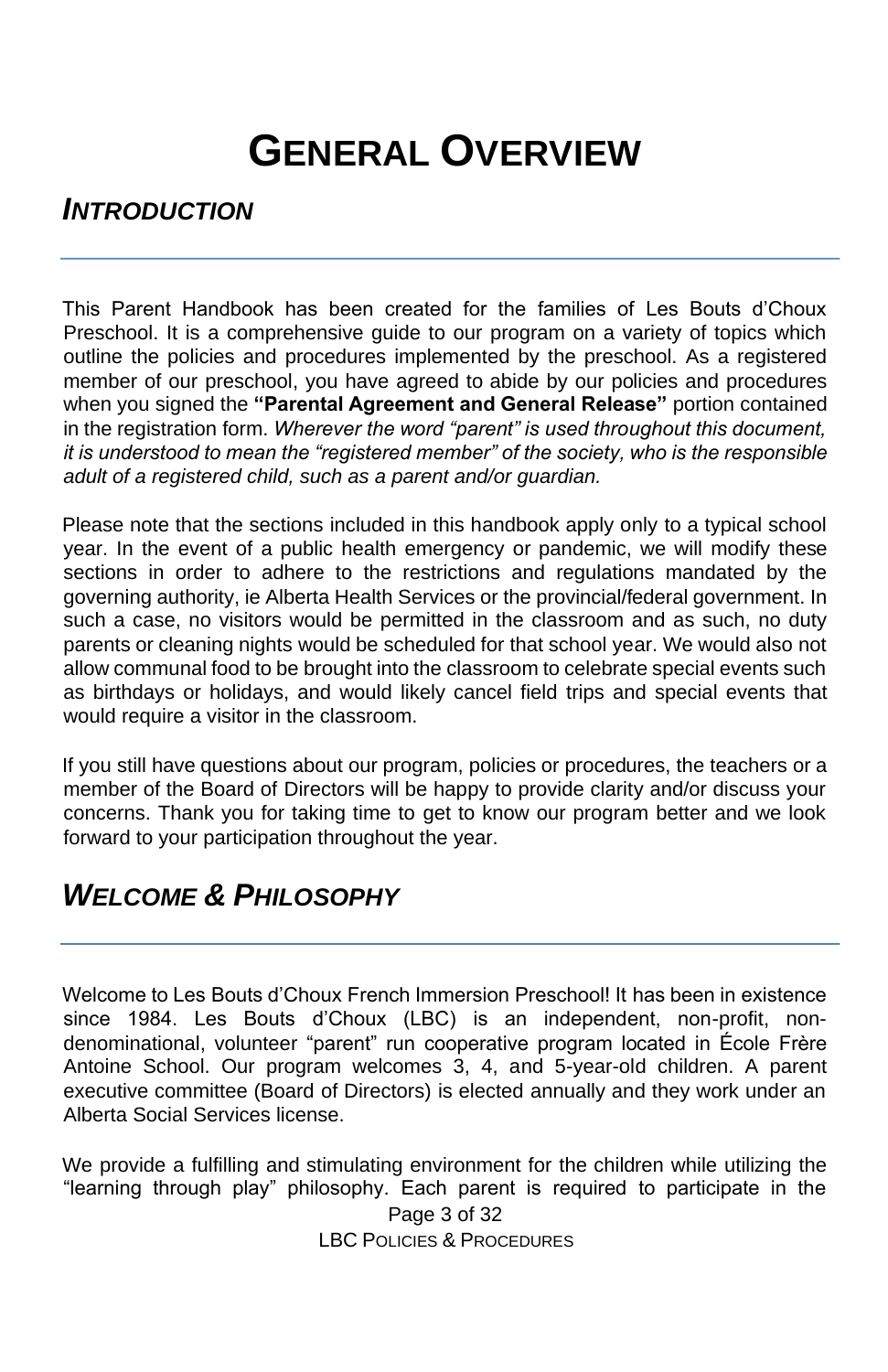program through duty days, fundraising activities, cleaning nights, Annual General Meeting and Parent's Meeting. We believe that mutual respect and collaboration between parents, teachers, assistants, and children are of utmost importance in helping children meet their developmental goals including independence and selfawareness. Together, we can strengthen and enhance the quality of your child's first educational experience and environment. Please do not hesitate to discuss your child's progress or kindergarten readiness with our experienced teachers at any time. By working together, we can look forward to a successful year.

#### *FRENCH LANGUAGE*

Les Bouts d'Choux is a French Immersion Preschool. As such, we incorporate the French language whenever possible into our interactions with the children. From the very beginning of the school year your children will be exposed to a variety of French language learning opportunities. Previous experience in the French Language is not required.

## *PRESCHOOL STAFF & CREDENTIALS*

Each class consists of a paid teacher and a teacher's assistant, in addition to our volunteer parent(s). Our experienced teachers meet or exceed all Alberta Government's requirements for early childhood preschool instruction. As per licensing requirements our staff is also certified in Child CPR and First Aid. For more information on our teachers, please visit our website at lesboutschoux.com.

# *LOCATION, SCHOOL ACCESS AND CONTACT INFORMATION*

Les Bouts d'Choux is located in École Frère Antoine School at 2850 Mill Woods Road in Edmonton, Alberta. You may access Les Bouts d'Choux through ringing the outside doorbell of portable 222.

| <b>Mailing Address:</b> | Association Pré-Maternelle Les Bouts d'Choux<br>PO Box 3216. Mill Woods RPO<br>Edmonton, Alberta T6K 4C2 |
|-------------------------|----------------------------------------------------------------------------------------------------------|
| <b>Phone:</b>           | (780) 975-7188                                                                                           |
|                         | Dogo $\Lambda$ of 22                                                                                     |

Page 4 of 32 LBC POLICIES & PROCEDURES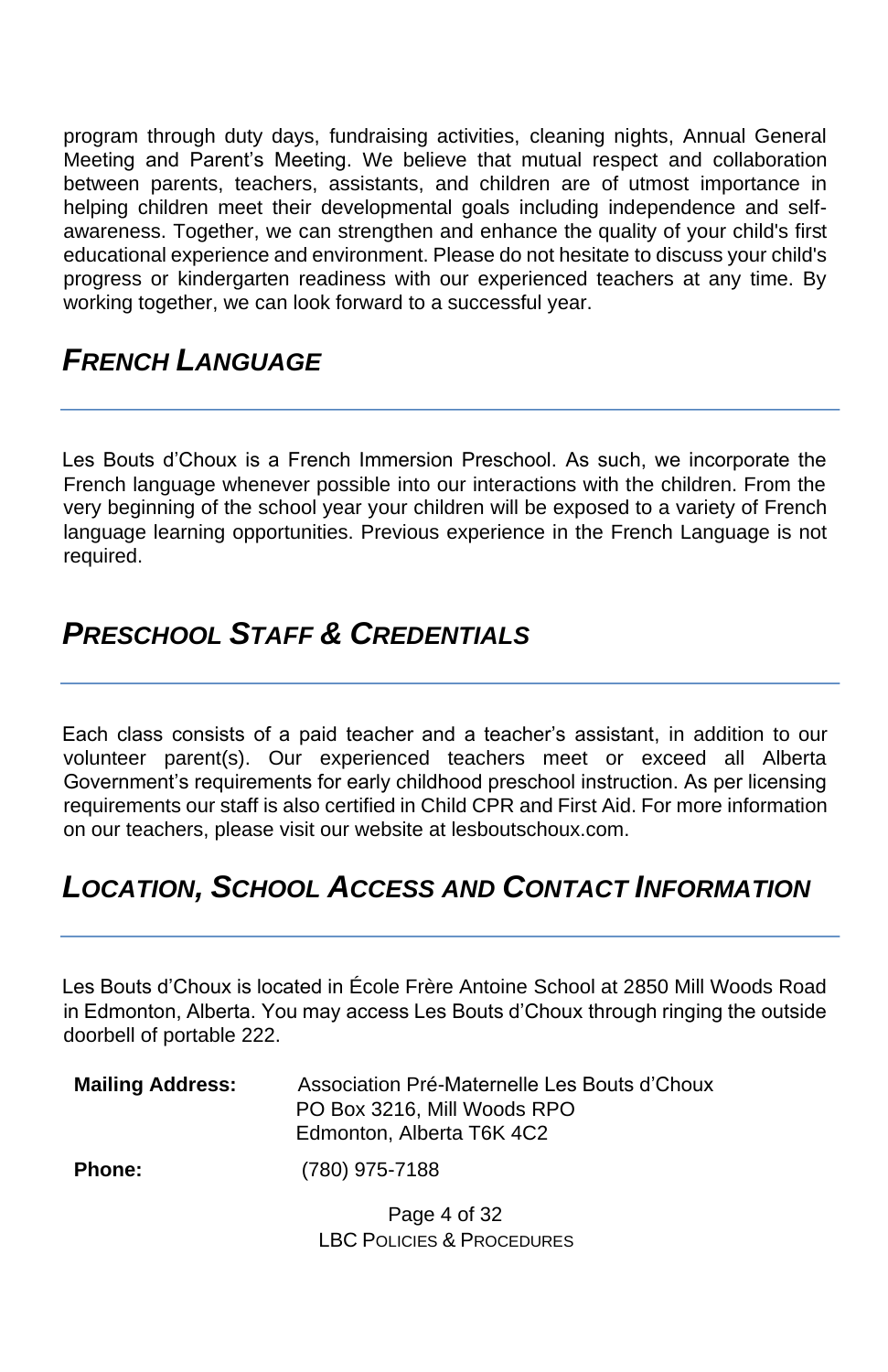| Email:   | lesboutschoux@hotmail.com |
|----------|---------------------------|
| Website: | www.lesboutschoux.com     |

If you need to reach one of our teachers, please use the preschool's cell phone 780- 975-7188 as this is the only phone dedicated for the school. However, while class is in progress, all telephone calls will be directed to voicemail. Messages will be returned after class time. Please note that text messages are responded to in the same manner. Please **do not** phone us through Ecole Frère Antoine school's main office line.

#### *CURRICULUM*

Our well-rounded curriculum focuses on learning through play while engaging different developmental areas such as social, emotional, cognitive, language and physical development. This includes encouraging the children to make friends, while developing independence and self-control. It also aims to enhance learning skills such as the ability to solve problems, ask questions and use words to describe their ideas, observations and feelings (in French and English). We want our children to develop confidence in following directions, participating in conversation and activities.

The program encourages the children to increase their fine and gross motor skills. Arts & crafts are designed to enhance creativity, aid coordination and develop fine motor skills. Gym, free time and outside play allow opportunities for gross motor development. The skills that we practice as a part of our curriculum will increase the child's readiness for kindergarten and confidence in using French. Our program plan has been vetted and approved by the Government of Alberta Childcare Licensing.

# *PARENT & CHILD SEPARATION*

We understand it can be difficult for both parent and child to say good bye. Preparing your child for school may help alleviate some separation anxieties experienced by both you and your child. Often, children will pick up on your body language or your anxieties. If a child senses any type of apprehension on your part, this enhances their own feeling of uncertainty. Separation is often harder on the parents than the child, so please try to be encouraging and positive!

We prefer the child to enter the classroom alone. Only children of volunteer "duty" parents should be in the room before opening time. It is our experience that a quick good bye at the door and leaving the teachers to handle the situation is best. The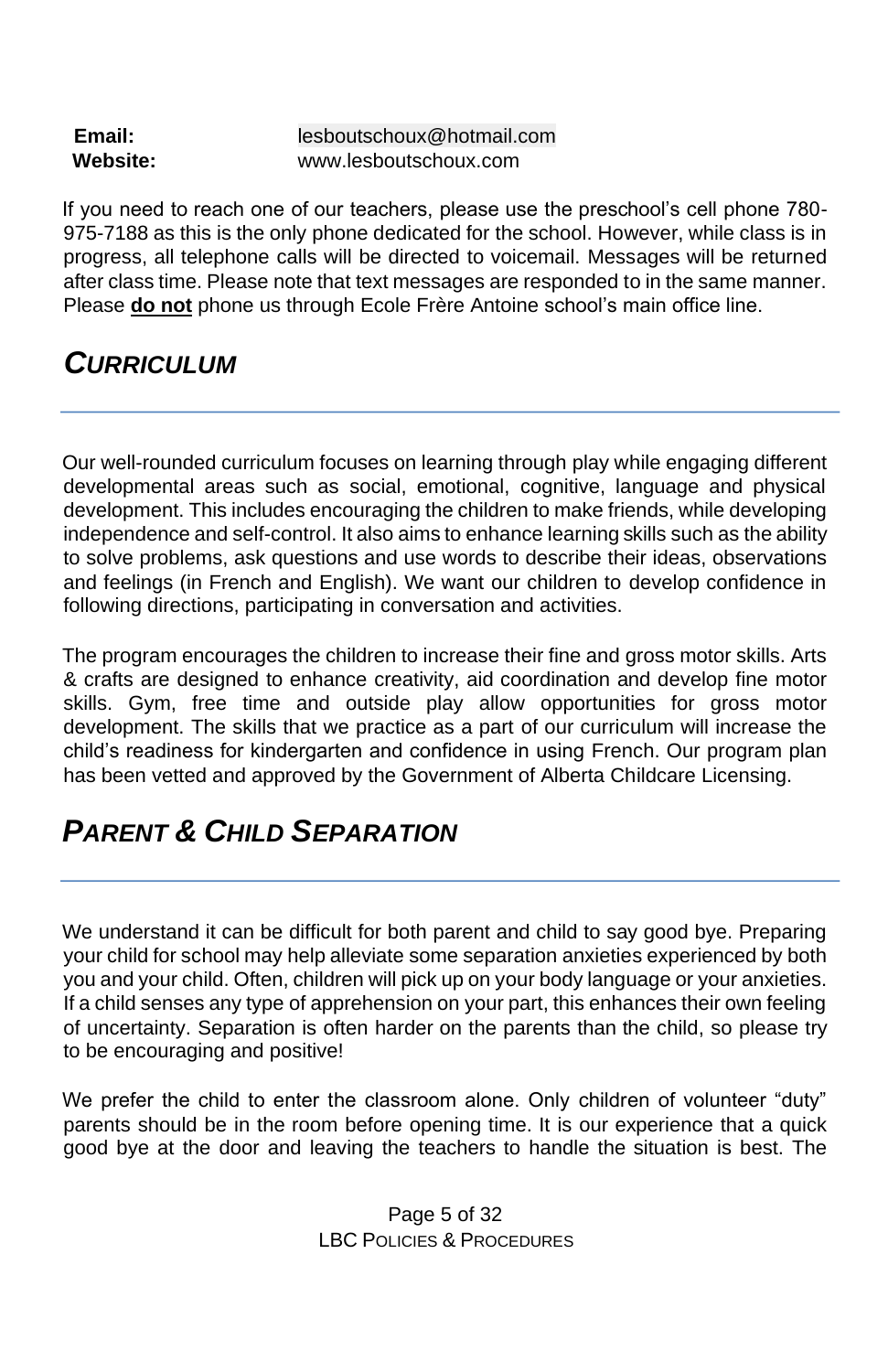teachers are experienced in handling separation anxiety of both the parents and the child and will be more than happy to discuss coping strategies as required.

*You can increase success and lessen anxiety by having consistent attendance, being on time both at the beginning and end of the day and having a positive attitude about school.* 

### *CHILDREN WITH SPECIAL NEEDS*

Children of all abilities and needs are welcomed into our program. We work hard to provide additional resources to parents who have children with needs. Wherever possible we will seek extra resources or even extra classroom support from professionals such as, speech and language therapists, physical therapists and occupational health therapists to work with us to better meet the needs of all the children in the program. For more information on what resources are available to you or early screening opportunities, please inquire with our teachers.

# *PRIVACY POLICY*

Les Bouts d'Choux understands that parent information is strictly confidential. We will only share information with staff and volunteers who perform services on our behalf, as required and with explicit, written permission from parents. We never sell, lease or trade information about you or your child to other parties. The information you provide to Les Bouts d'Choux as a part of the **Registration Form** will only be made available to the teaching staff and Les Bouts d'Choux Board of Directors.

We also publish a class list for each class including your child's name, parents' name, phone number, as well as email address. The class list helps you become familiar with other parents and the names of the children in the class. This enables you to contact parents to trade duty days, to get together socially or even to arrange carpooling. If you have any concerns about the above, please see a Teacher or Board Member. You may choose to have your information excluded from the class lists upon registration.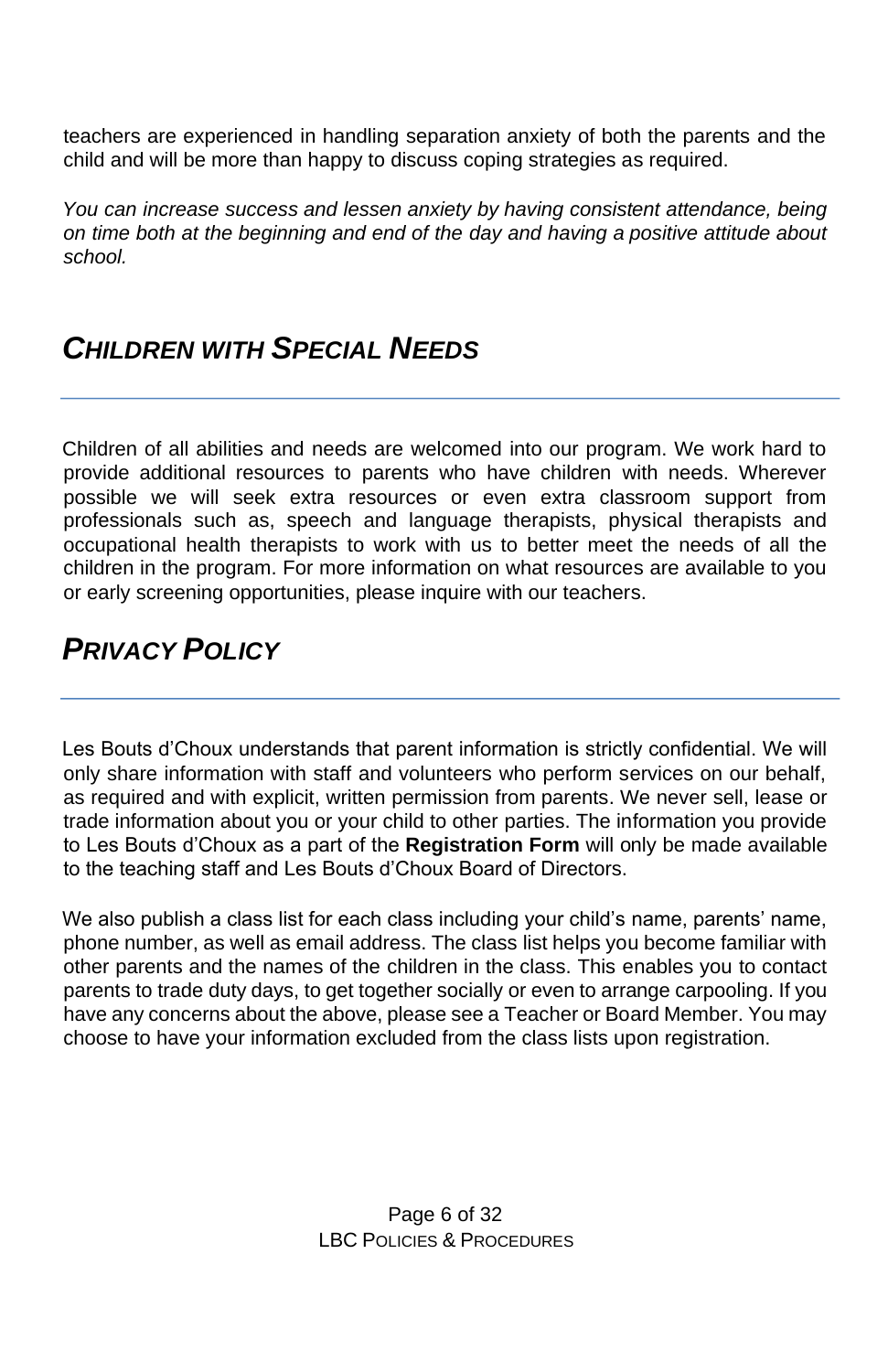Each year, the preschool members elect the Board of Directors. You or someone you know may choose to support the preschool by volunteering for a position on the Board. We do not require that volunteers have a child in the program for them to serve on the Board. However, the Board is most often comprised of parents of enrolled children. The Board is elected annually at the Annual General Meeting in May, with a new Board starting in June. The Board's role is to govern and manage the operations of the preschool program with support from the Teachers in accordance with our Bylaws, Policies and Procedures, and Alberta Government Regulations. All board members must submit a recent (completed within the last two years) criminal record check, which must also include a vulnerable sector check, as per Alberta Childcare Licensing Regulations.

Elected positions include but are not limited to the following, President, Vice-President, Secretary, Main Treasurer, Asst. Treasurer, Registrar, 3 yr. old C/D Liaison Parent, 4 yr. old A/B Liaison Parent, Cleaning Coordinator, Casino Coordinator, Special Events Coordinator, Purchaser, Yearbook Coordinator and Web/Advertising Coordinator. Parents not elected to the board cannot vote at Board meetings but are still welcome to attend monthly meetings if they so choose, and always have access to the minutes which are kept in the classroom. For a complete list of role descriptions and responsibilities of the Board please consult the **"Board Orientation Manual",** LBC's Bylaws or contact the President*.* Prior to the meetings, an agenda will be available upon request.

#### *SOCIETY GENERAL AND ANNUAL MEETINGS*

There are two or more mandatory meetings per year of the Society. The Annual General Meeting occurs in May. This is where you elect your new executive and get important registration and program information about the upcoming preschool year.

A Parent's Meeting occurs in early September. This meeting is an orientation and administrative meeting to ensure parents are familiar with the policies and procedures of the preschool (as contained in this handbook), answer questions, give staggered entry dates, and sign up for duty / cleaning days. Our teacher and teaching assistant outline the upcoming school year, classroom procedures, and answer questions from parents. The Board depends on your input so your **attendance** at these meetings is **mandatory**. You will be notified prior to each meeting via our monthly newsletter, email or regular mail. Your suggestions are always welcome.

> Page 7 of 32 LBC POLICIES & PROCEDURES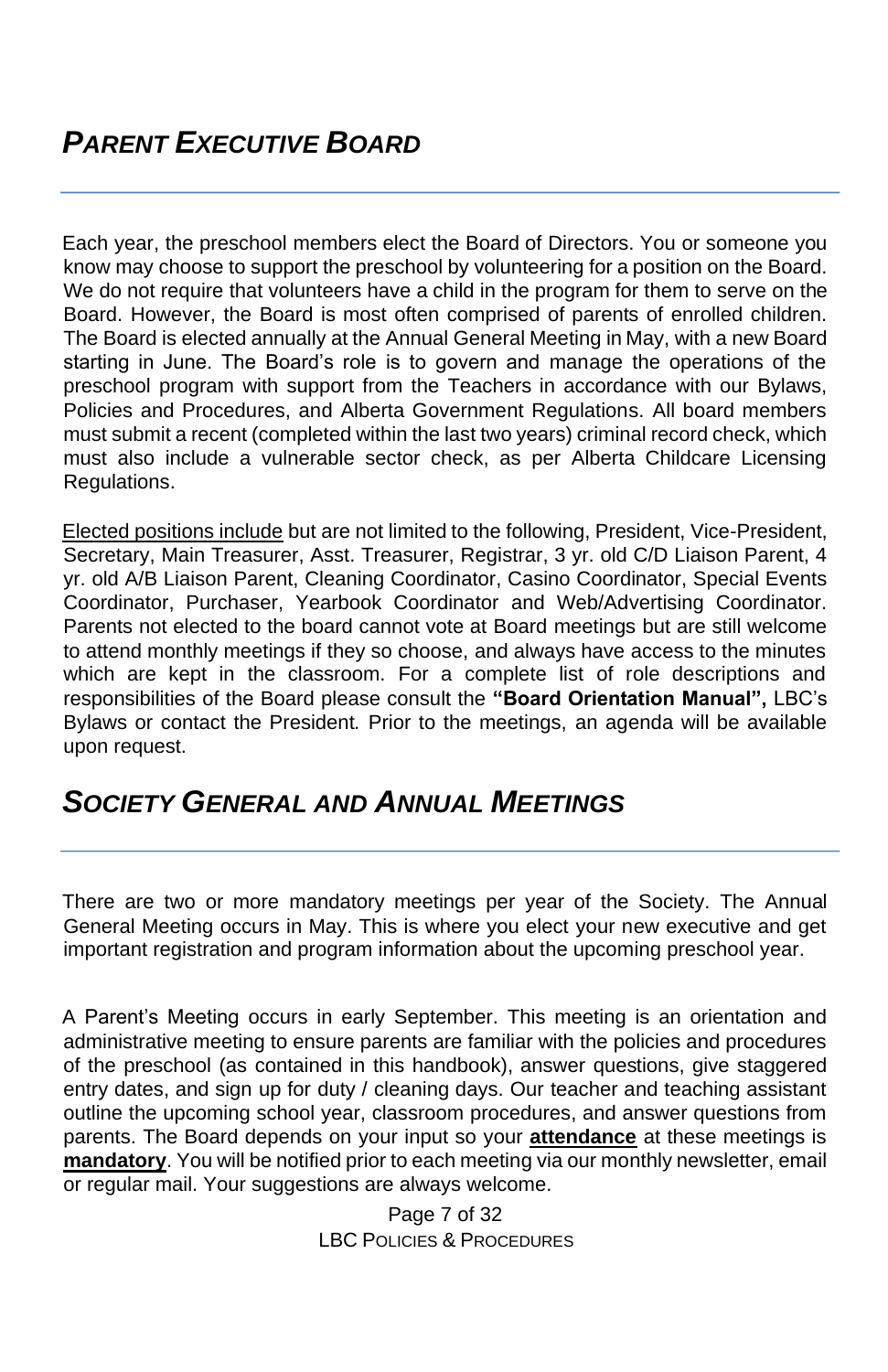# **PRESCHOOL INFORMATION**

### *HOURS OF OPERATION*

Les Bouts d'Choux operates 5 days a week for 10 months of the year, from September to mid-June. There are no classes on Statutory Holidays and LBC follows the same school closures for Christmas, Easter, Spring Break and Teacher's Convention, etc. as set by Edmonton Catholic School District Calendar. Our preschool year is split into two terms with morning or afternoon class options.

**Term 1** is from **September to January. Morning classes: 8:45am – 11:00am Term 2** is from **February to mid-June. Afternoon classes: 12:20pm – 2:35pm**

# *CLASS OPTIONS*

Les Bouts d'Choux offers 3 class options for the convenience of our parents. Morning and afternoon classes are available for 3-year old's (maximum 12 students) and 4-year old's (maximum 18 students each class).

- **1. 4-year-old class - three (3) days a week on Monday, Wednesday, and Friday**
	- For children who are 4 yrs. old by December  $31^{st}$
	- Children must be fully independent and confident in their toilet use (**no** pull-ups or diapers)
	- **A. Class A** morning 8:45am to 11:00am
	- **B. Class B** afternoon 12:20pm to 2:35pm

#### **2. 3-year-old class - two (2) days a week on Tuesday and Thursday**

- For children who are 3 yrs. old by December 31<sup>st</sup>
- Children must be fully independent and confident in their toilet use (**no** pull-ups or diapers)
- **C. Class C** morning 8:45am to 11:00am

Page 8 of 32 LBC POLICIES & PROCEDURES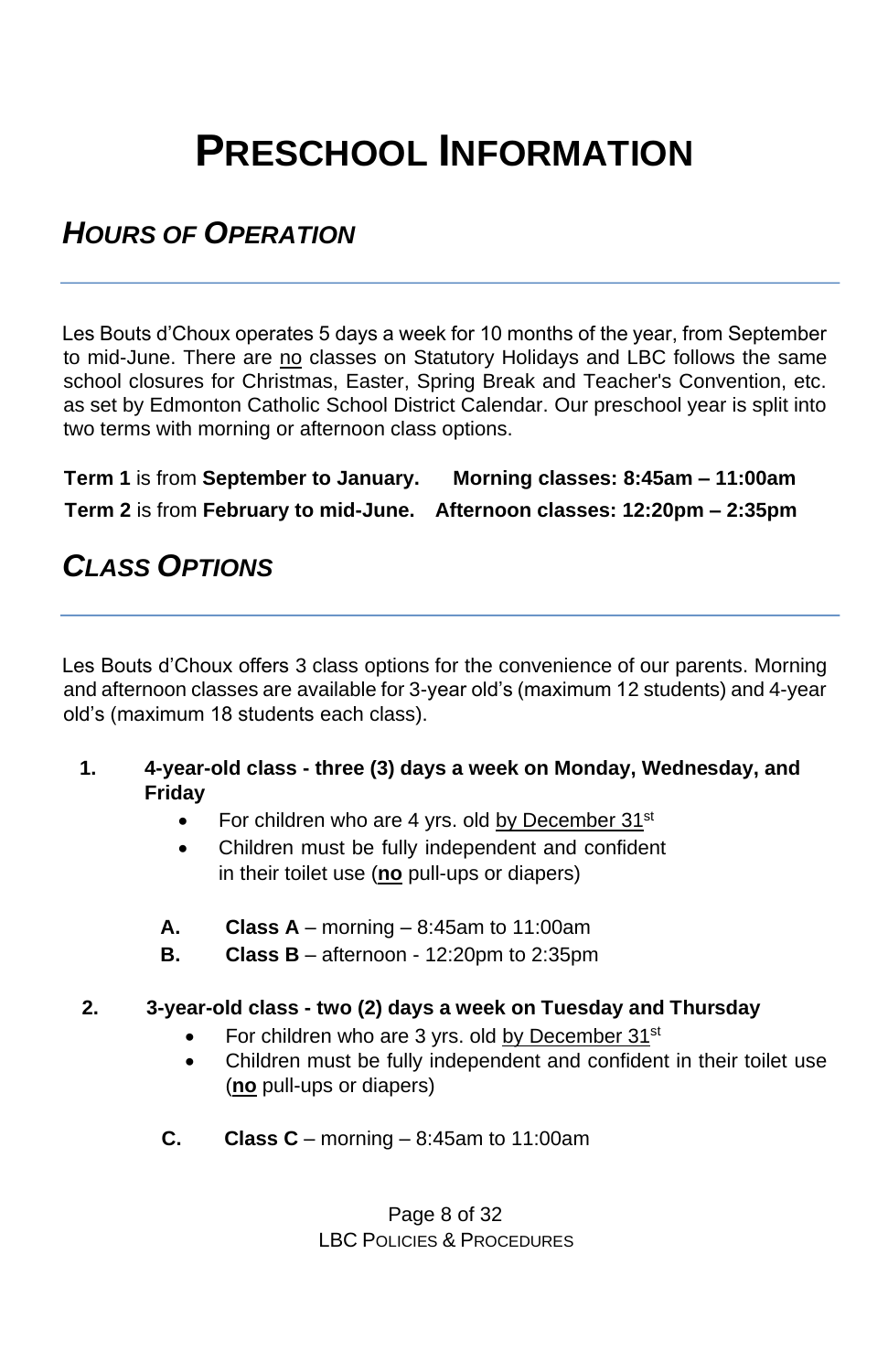## *SUBSIDIES*

The Alberta Government offers a childcare subsidy for children who attend a licensed Preschool program. Various levels of income may qualify. For more information, please visit their website at https://www.alberta.ca/child-care-subsidy.aspx or cal[l 1-](tel:+18446445165) [844-644-5165.](tel:+18446445165) When inquiring about the subsidy, please refer to our program as Association Pré-Maternelle Les Bouts d'Choux.

### *ENROLLMENT ELIGIBILITY*

The following is required to enroll in our program:

- *1.* To be eligible for the program, children must be **3 or 4 years of age prior to December 31st** .
- *2.* Children must be fully independent and confident in their toilet use prior to first day of class *(see "Bathroom & Toileting Policy")*
- *3.* Submission of a completed registration package *(see "Registration Policy" Section)*
- *4.* All commitments to the preschool must be up to date *(see "Parent Commitments" section)*

#### *REGISTRATION POLICY*

Les Bouts d'Choux Registration is based on availability, on a first-come/first-served basis. Classes are filled according to the date of enrollment eligibility as outlined below. Classes generally fill quickly as space is limited so it is to your advantage to register as soon as possible. If the classes are full the parent has a choice to be placed on a wait list for that class. If a vacancy occurs, the next parent on the wait list will be contacted and given an opportunity to register.

The staggered registration categories are as follows:

1. "**Current" parents** are those who have children **currently** in the program, or a parent who is a **current and active board member** for the entire year prior to registration.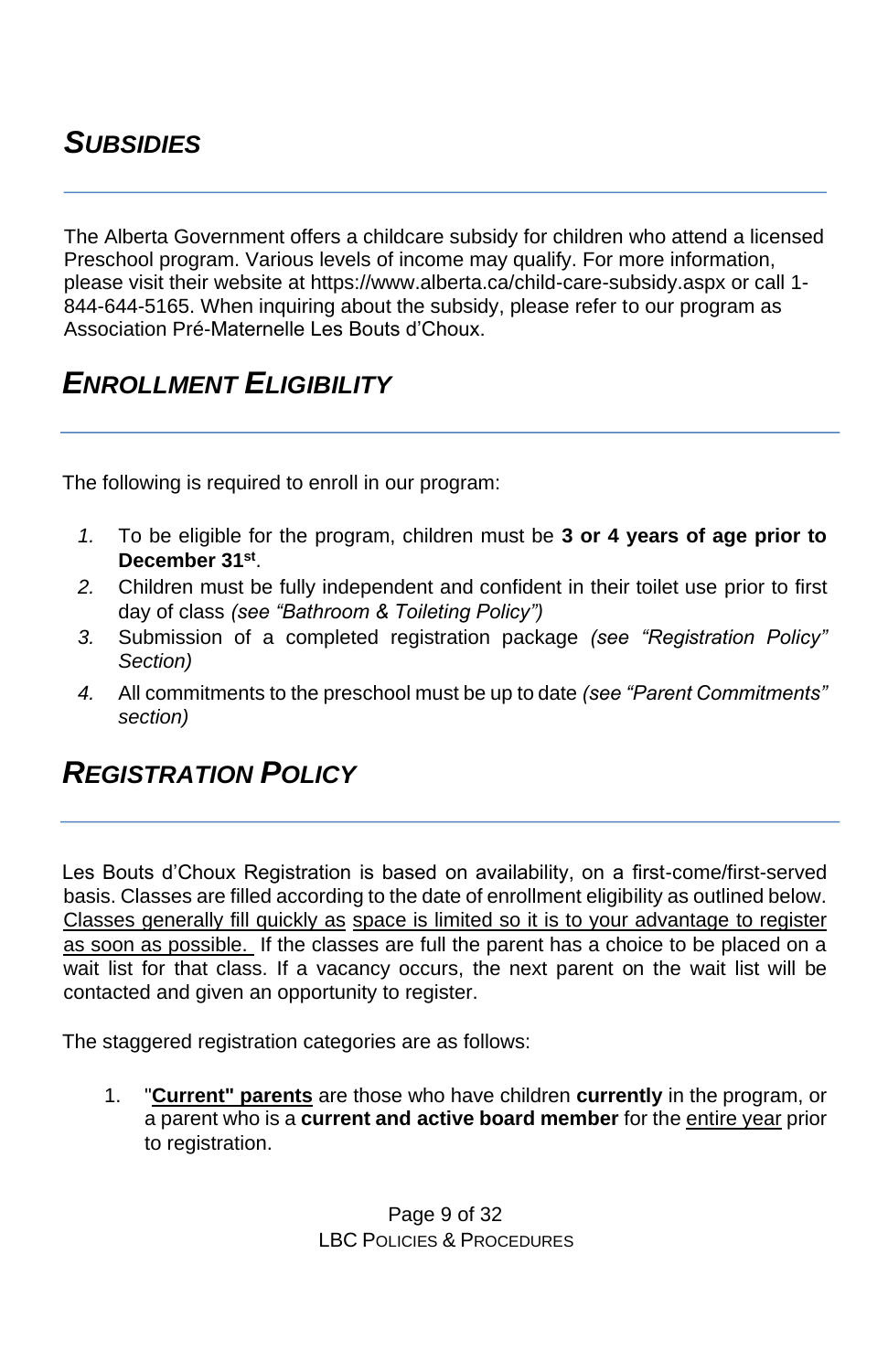- 2. **"Alumni" parents** are those who have had a child in the program in the past and now want to register a younger sibling from the same immediate family.
- 3. **"New" parents** are those who have never had a child in the preschool before, basically the general public.

Your spot will be held once a **completed application** has been received. The current fees can be found on our website or by contacting the preschool.

#### **A completed registration must include the following:**

- 1. A completed "Les Bouts d'Choux Registration Form".
	- a. all sections must be filled out appropriately, and all pages of the form must be signed and dated, including
		- a signed Les Bouts Choux **"Parental Agreement and General Release"**
		- signed **authorization** (emergency, photo and privacy) forms,
	- b. if a section does not apply, please state "none" or N/A rather than leaving section blank
- 2. Deposit cheques made out to Les Bouts d'Choux, as follows:
	- a. Non-dated, refundable cleaning deposit
	- b. Non-dated, refundable fundraising deposit
- 3. Registration fee must be received by the preschool
- 4. First month's tuition must be received by the preschool
- 5. Payment preference must indicated. We accept payment by credit card through our HiMama App, by e-transfer to **boutschouxtreasurer@gmail.com** or by cheque.
- 6. **If paying by cheque**: ensure the memo section of ALL cheques contains your child's FULL NAME and CLASS
- 7. To be included on our waiting list, parents must submit number 1 and 3 from this list

**Note:** *All tuition cheques will be collected at registration; please ensure post-dated cheques for the 1st of each month are provided at that time.*

Registration information packages will be available upon request or yo[u c](http://www.lesboutschoux.com/)an download the registration information from our websit[e, www.lesboutschoux.com](http://www.lesboutschoux.com/)

If you have any questions, please contact the Registrar or a member of the Board.

Page 10 of 32 LBC POLICIES & PROCEDURES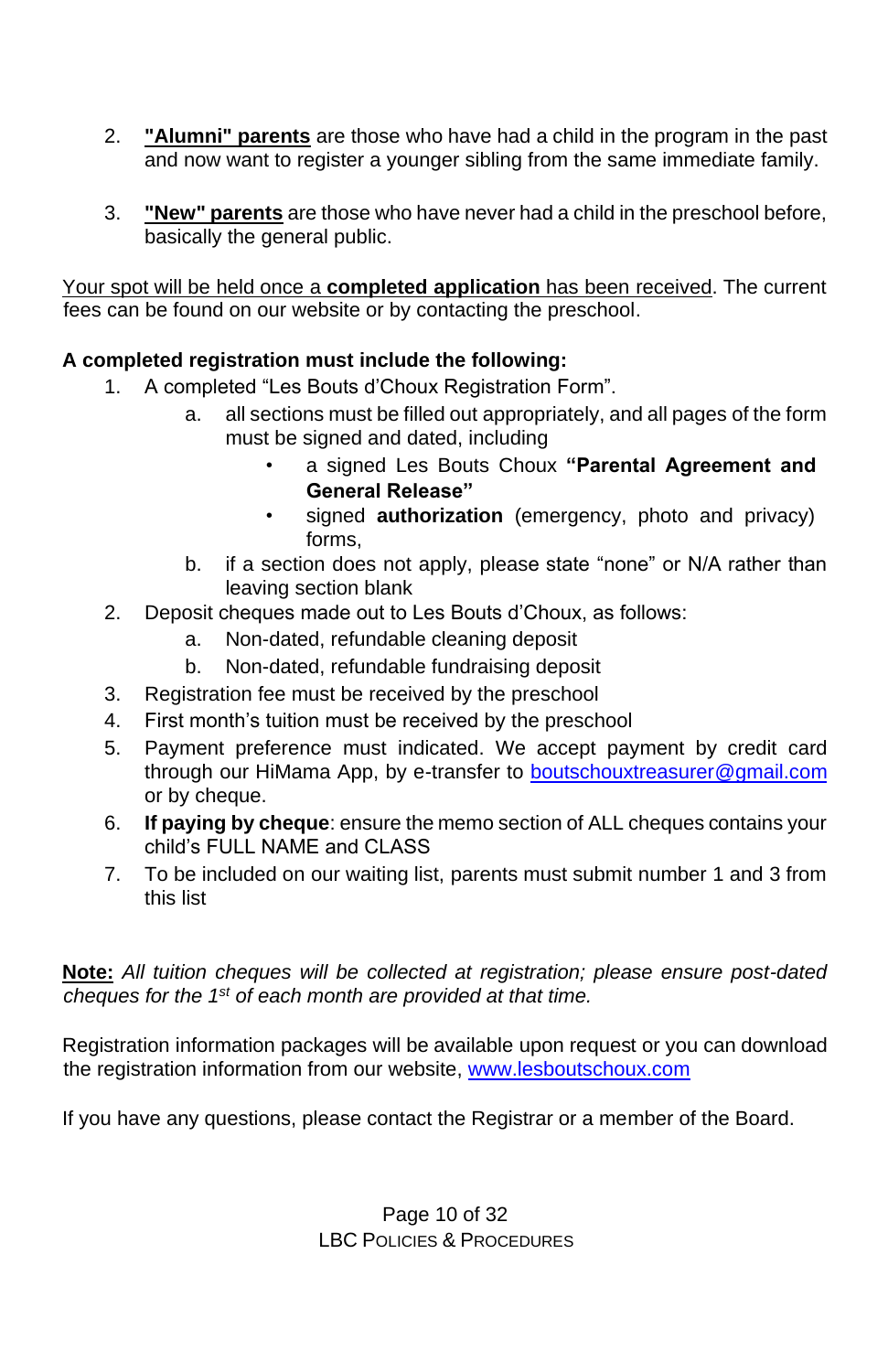An information night, or "open house", is held every year in February. This is an opportunity for families to visit the classroom, meet the teachers and some Board members and ask questions.

## *CLOSURES, PLANNED AND EMERGENCY*

**Planned**: Les Bouts d'Choux observes all Edmonton Catholic School District holidays and closures and will be provided to parents in the preschool calendar prior to the beginning of each month. If École Frère Antoine is closed, there will be no preschool.

**Emergency Closures:** Class cancellations may be necessary during severe weather conditions or if École Frère Antoine is closed. When in doubt please call one of the teachers. We will make every effort to contact you by phone or email with as much advance notice as we are able to provide.

**During a pandemic or public health emergency**: Class cancellations may be necessary. We make every effort to continue with in person learning, with modifications made to ensure the health and safety of our students and staff. We adhere to and surpass cleaning, disinfecting and other requirements set out by Childcare Licensing and Alberta Health Services. If we cannot safely continue in person classes, we will continue in an online capacity. This may occur if the Provincial or Federal Government(s) or school board shuts down schools for an extended period. During an unexpected shutdown, the executive board has committed to the following:

- 1. For students **who are able to continue learning online**-parents will receive a 50% tuition rebate for the period spent out of the classroom.
- 2. For students **who are not able to continue learning online**-parents will receive a 100% tuition rebate for the period spent out of the classroom.

This rebate does not apply to parents who must pull their children because they were a close contact to a positive case or who are sick themselves. Consideration may be given on a case per case basis. If advance warning of a shutdown has been given, bags containing crafts and other supplies will be prepared and given out to parents prior to shut down. If the shutdown is unexpected and no warning given, the preschool will do its best to schedule time slots for parents to pick up craft bags. Instructions for these crafts will be posted in an online forum such as Google Classroom and class meetings will occur using a video conferencing program such as Google Meet or Zoom.

> Page 11 of 32 LBC POLICIES & PROCEDURES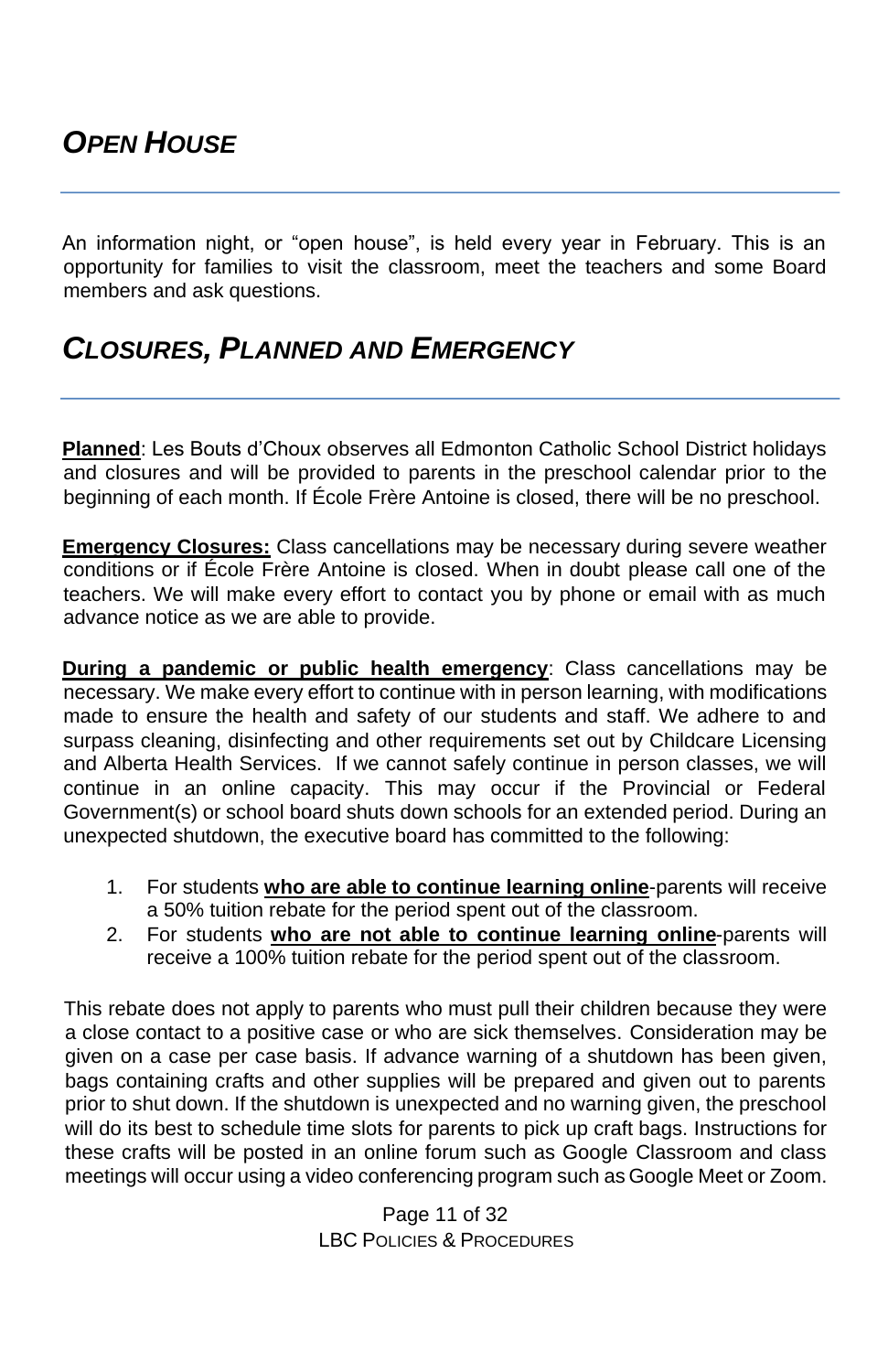During a pandemic or public health emergency, we do not allow parents, volunteers or visitors inside the classroom. That means that no duty days, cleaning nights, special events etc. will be planned. More restrictions or regulations may be enacted as recommended/instituted by entities such as Alberta Health Services and the Edmonton Catholic School District.

# *PARKING*

Parking around the school can be congested, so please allow for extra time when dropping off and picking up your child as you may have to park a short distance away. Parking is permitted on Mill Woods Road during the times indicated and in the school Visitor Parking lot by the front doors of the school (the spaces facing the school). Parking in the strip mall parking lot is permitted at 15-minute intervals. **Please observe all posted signs**.

#### **Please DO NOT park in the round about (emergency fire lane) Please DO NOT block any entrance to the school Please DO NOT park in the staff parking lot.**

We are tenants at Ecole Frere Antoine School and maintain a positive relationship with the administration, staff and students of the school. Please do not put that relationship in jeopardy-follow these very reasonable parking guidelines.

# *BUILDING ACCESS*

Les Bouts d'Choux resides in portable 222 connected to Frère Antoine. The portable has an outside door which will serve as the only entry for Bouts Choux parents and students. Parents and students will wait until a staff member opens the door to welcome the students into the classroom. A staff member will meet you outside. The same procedure will be followed at the end of class, parents will wait outside until a staff member opens the door to dismiss students. A staff member will come outside to meet briefly with parents. A staff member will sign the children in when they arrive and out when they depart. Parents are not permitted in the classroom unless invited by one of the staff members (ie. to complete duty or cleaning day requirements). No access will be granted through the front entry of Frère Antoine.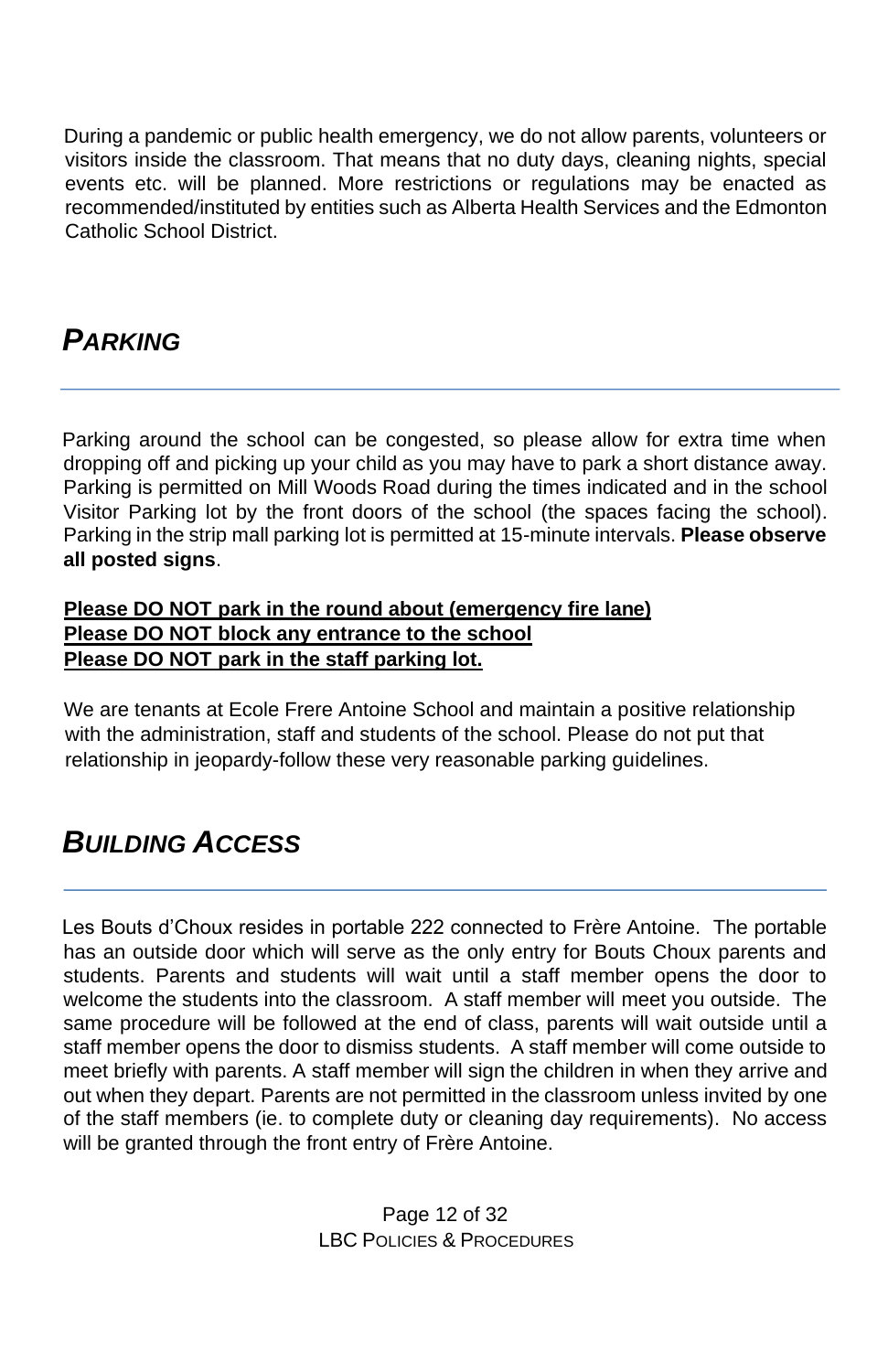If you have other children attending the school, or need to gain access to the front office, you must go around to the front of the school and buzz to be let in.

Entry procedures to and from the school may change at any time throughout the year. Notice will be given to parents either orally or via email if a change is going to occur.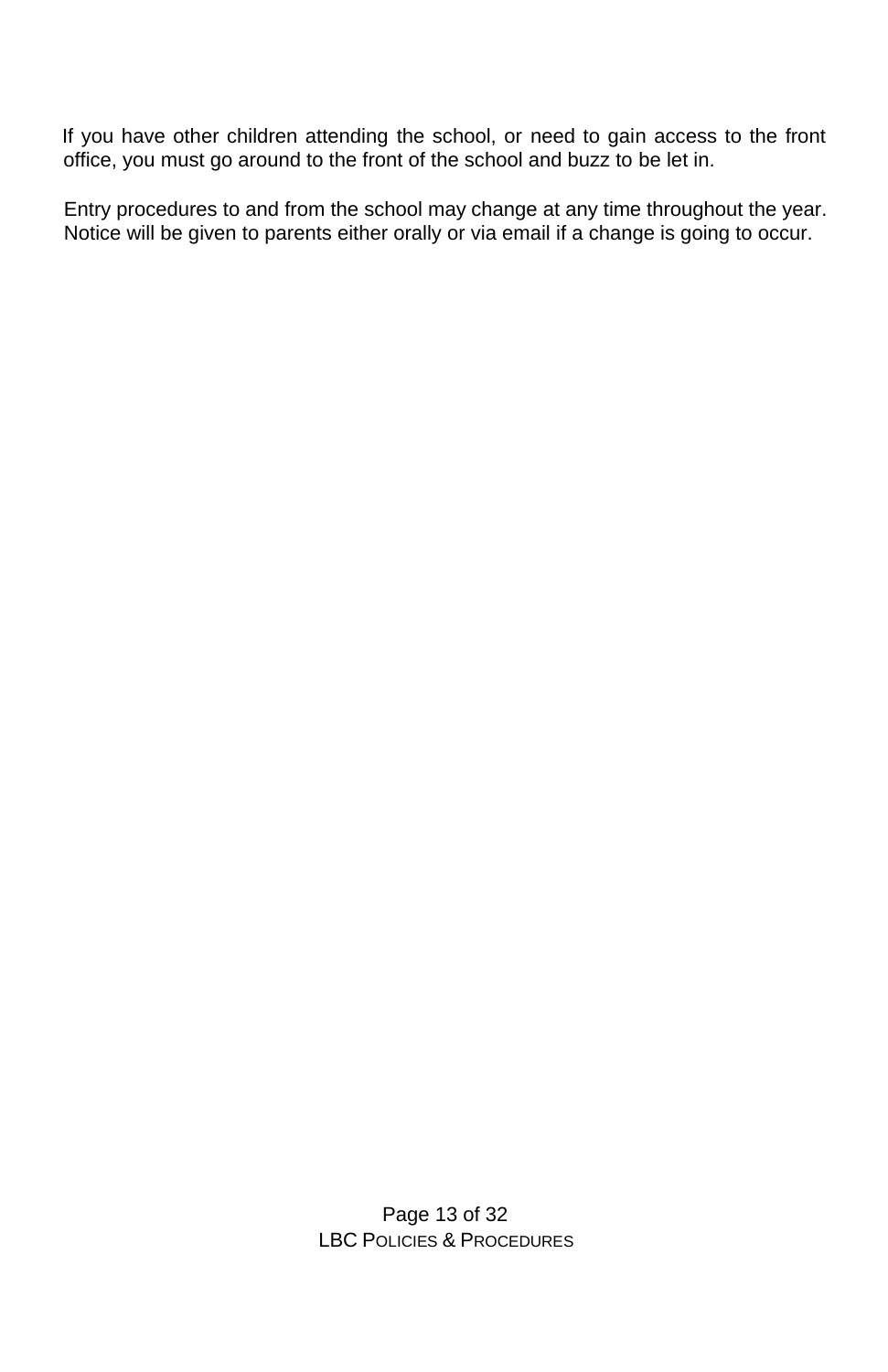# **CLASSROOM PROCEDURES**

#### *REQUIRED SCHOOL SUPPLIES*

Each child must have a:

- **backpack** to bring running shoes to and from school, school projects and newsletters home
- **lunchbox** to bring their goûter to and from school
- **change of clothes** in the event of soiling. Please bring an extra change of clothes (to remain in the backpack) including shirt, pants, socks and underwear in a labeled (student name and class) clear plastic bag. We will send email reminders to parents periodically to check the fit on that change of clothes.
- **pair of indoor running shoes** to wear in the classroom as required by fire regulations
- **play dough**  on the first day of school please provide play dough, in a wellsealed, labeled container (with student name and class), such as a disposable snack container. Both homemade or store-bought play dough is acceptable. This is a Childcare Licensing requirement.
- 1 x pair of safety scissors
- 1 x 24 pack of wax crayons
- 3 x 40g glue sticks
- 2 x 150 ml white glue bottle
- 1 x pack of washable markers
- 1 x washable zippered pouch for transporting supplies to and from school. This will make it easier for students to transport their supplies from their backpack to the craft tables and back.
- 1 x box of facial tissue

# *STAGGERED ENTRY*

In order to ensure a smooth transition during the first week of school, half the students will attend on the first day, the rest of the students will attend on the second day. For our four 4-year-old programs, this means that during staggered entry week, half of our students will attend on Monday, the other half will attend on Wednesday, and all students will attend Friday.

> Page 14 of 32 LBC POLICIES & PROCEDURES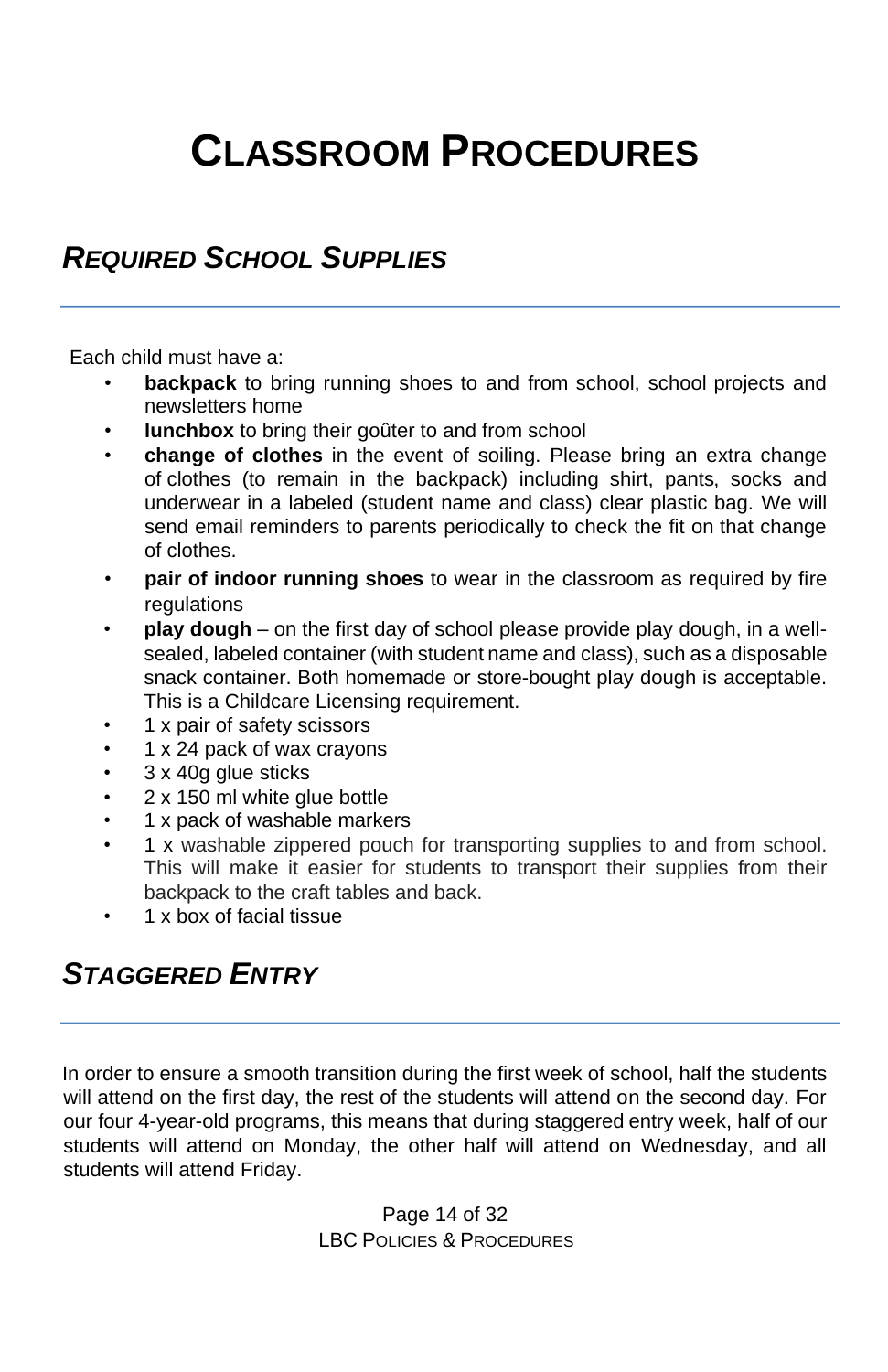Dressing your child in comfortable, practical clothing. Painting, exploring and playing is essential in preschool so they must feel comfortable enough to enjoy themselves without worrying about their clothes. Children's clothing should be uncomplicated so they can easily use the bathroom by themselves. Please ensure that all articles of clothing taken to preschool are clearly labeled with the child's name.

Dress-up shoes with slick soles, sandals and flip-flops are dangerous and inappropriate for active play. We also recommend for safety reasons, that your child's clothing not have drawstrings or hood-strings which may catch on playground equipment. Consider using neck warmers instead of scarves in cold weather. Also, consider tying long hair back.

### *SCHOOL ENTRY PROCEDURE/ETIQUETTE*

Les Bouts d'Choux is in Portable 222 attached to Frère Antoine school. The outside portable door is the only entry into Les Bouts d'Choux classroom. Students and parents will wait outside this door until a staff member opens the door to welcome the students in. A staff member will come outside to meet parents The same procedure will be followed at the end of class, parents will wait outside until a staff member opens the door to dismiss students. A staff member will come outside to meet parents. Parents will remain outside unless invited into the classroom by a staff member. A staff member will be responsible for signing the children in and out.

If parents require access to Frère Antoine School, they will need to ring the front entry doorbell to speak with Frère Antoine main office staff.

# *SIGN IN / OUT PROCEDURE*

As per Alberta Childcare Licensing regulations all children must be signed in and out by a staff member. If you qualify for the government subsidy the sign in sheet is used to confirm your child's hours of attendance. A staff member will stand by the door and sign children in and out as your children are being welcomed into the classroom or exiting at the end of class.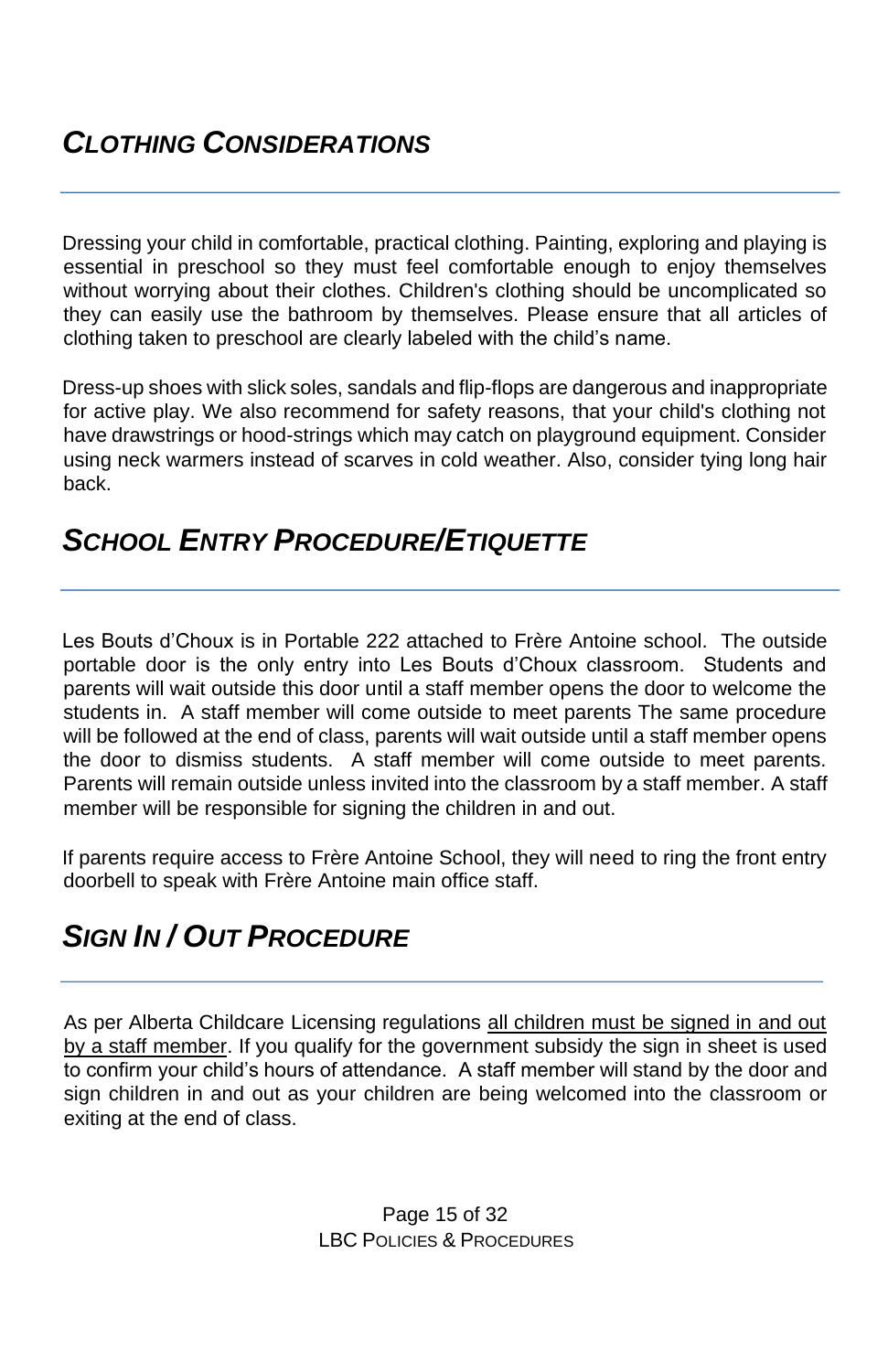The door to the classroom will be closed until around **5 minutes** before class begins at 8:40am or 12:15pm. This is to allow our teachers and duty parent(s) time to prepare the classroom. Sometimes our teachers need a little extra time to prepare-on those occasions, the door might be opened closer to the class start time. **If you are a duty parent, you will be asked to arrive in the class early (in the class by 8:30am/ 12:05pm) and enter the classroom with your child. Failure to arrive on time will delay the start of class for all.** Children are not to be dropped off in the classroom early and you are asked to wait with your child until the classroom door is opened to drop off your child. **Your child is your responsibility until class begins.** Please be sure to pick up your child promptly at 11:00 am or 2:35 pm.

If children need to be picked up prior to the normal dismissal time, please inform the teachers at drop off so they can have your child ready at the specified pick up time. Children MAY NOT be picked up during the last 15 minutes of class. To gain access to the classroom, parents are asked to knock if the door is closed. If a child is to be picked up by someone other than their usual caregiver, parents should inform the teachers of the change in person. Sending a written note stating who will be picking up the child upon drop off is acceptable. Teachers may call the parent to confirm the information regarding the change and the person picking up the child will be required to present identification when they arrive at the school.

# *DAILY ROUTINE*

Les Bouts d'Choux instills confidence in our children with our daily routine. This includes: free play, circle time, craft time, "gymnase" (gym) /outside (if available), hand washing, "goûter" (snack time), free play, story time, and "au revoir" (goodbye) song. On occasion, there will be changes to the schedule due to special events or field trips.

# *CHEFS (LEADERS)*

Everyday each class has a Chef (leader). The children whose parents are the Duty Parents are chosen to be chef. The chefs are given special jobs throughout the day and are the lead teacher's main assistant for a variety of fun activities.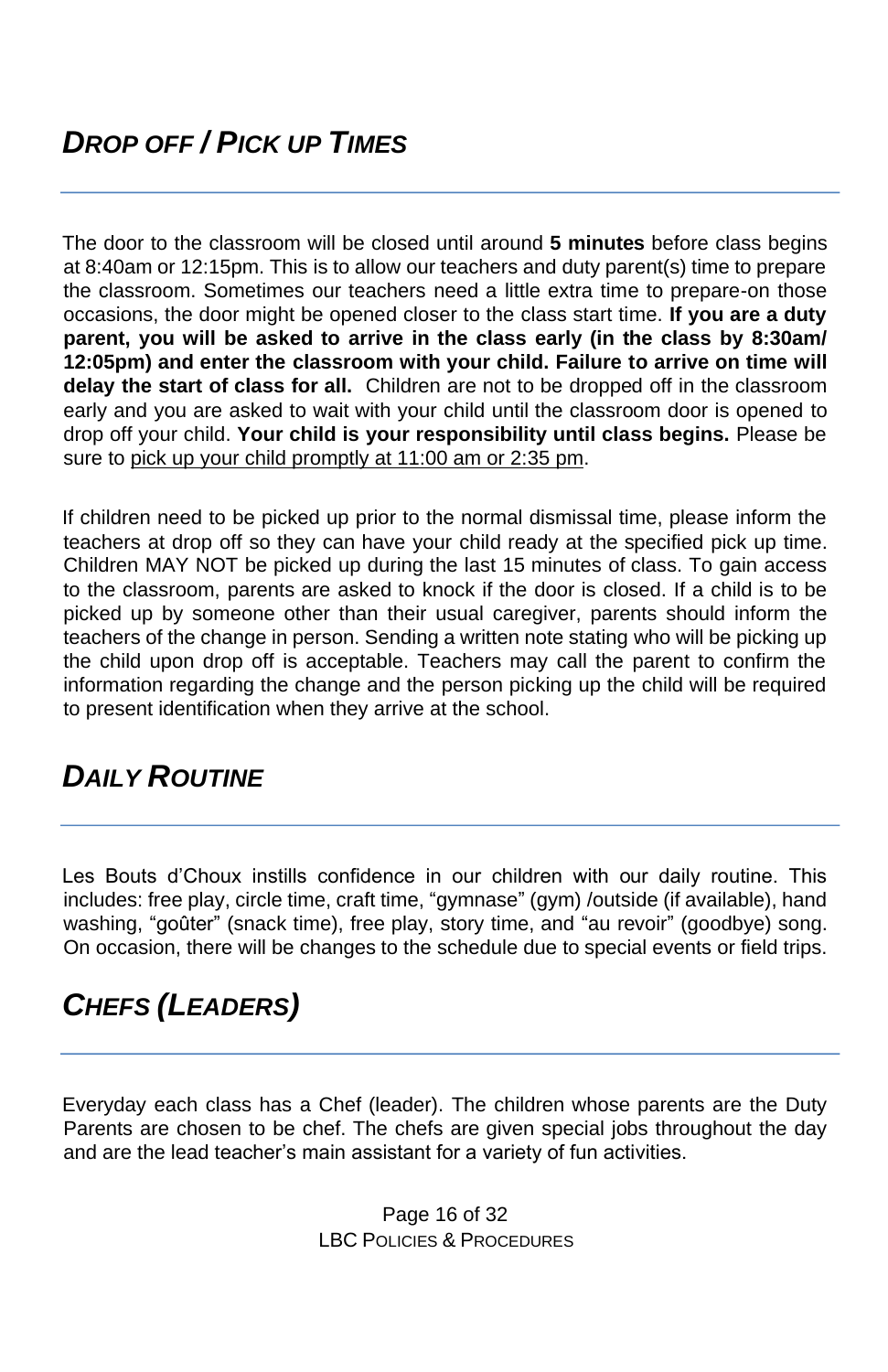# *"GOÛTER" (SNACK)*

Goûter will be an individual snack prepared by the child's parent, according to their dietary needs. If your **child is allergic to any foods**, **notify the preschool.**

#### **We do not allow snacks containing any nut products into the classroom.**

Juice is only served on Birthdays or Special Occasions. Water is available to the children from the school's water fountains throughout the day.

If at any time you have questions about suitable healthy snack options to bring to class, please speak to the teachers. Please do not send candy or gum to school with your child.

Here are a few suggestions:

**Fruit (whole):** melons, grapes, berries, pears, kiwi, apples, oranges, bananas, mangos, raisins

**Vegetables (whole):** celery, carrot, zucchini, turnip, pickles cauliflower, cucumber, broccoli

**Bread & Cereal:** goldfish crackers, melba toast, pretzels, dry cereal, granola bars, muffins, crackers

**Dairy:** Cheese (any variety, large piece, uncut)

**Meat:** pepperoni, sausage, ham etc.

**Please read your labels carefully as Frère Antoine is a Nut Free school.**

#### *BIRTHDAYS AND SPECIAL OCCASIONS*

We celebrate your child's birthday and will schedule one of your Duty Days as close to your child's birthday as possible. There is no need to send a goûter on birthdays as the duty parent provides the birthday treat for the class.

Parents may bring cupcakes, ice cream sandwiches, rice crispy squares, donuts or another special treat as well as some **MANDATORY FRUIT** to share with the class. Please also bring **2 LITRES OF JUICE** for the occasion. Please do not send balloons. The activity calendar in the newsletter will indicate the Birthdays. Children whose birthdays are during the summer months will be celebrated as follows: JULY in MAY and AUGUST in SEPTEMBER. The children very much enjoy their special day! Many other special holidays will be celebrated in class throughout the year where one parent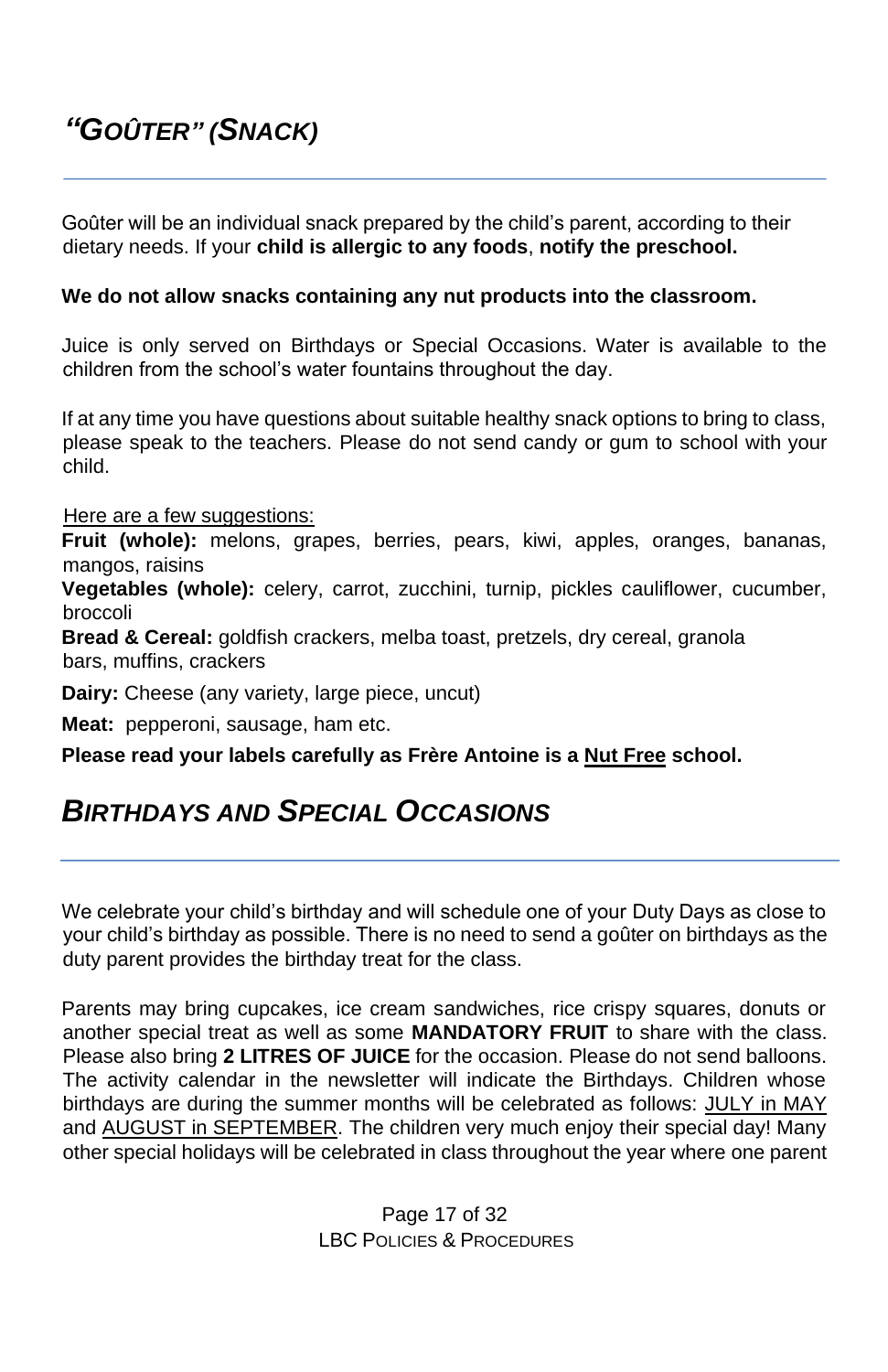per child will be welcome to attend. Information will be posted in the newsletter and sign-up sheets will be brought out at pickup for requested food.

# *FIELD TRIP POLICY*

A field trip is considered a planned event outside of the classroom that requires additional parent volunteers to be in attendance. Les Bouts d'Choux offers many field trip opportunities throughout the year for our students. **Siblings are not allowed to attend field trips unless noted in the newsletter or on the permission slip.** These field trips are included in the cost of tuition. Prior to all field trips, parents will be asked to sign permission slips which outline the details of the field trip. Only those children with signed permission slips will be permitted to attend. A school bus is rented for transportation. Often extra parents are encouraged and invited to attend with their children. Depending on the venue the parents other than duty parents may be required to pay an admission fee. Sometimes classes will be combined, or regular class times may be changed.

**Allergies:** Parents of children with Life Threatening Environmental allergies will be required to attend field trips to help minimize contact with the allergen (i.e. hay, animals).

### *BATHROOM & TOILETING POLICY*

Your child **must** be fully independent and confident in their toilet use before attending Les Bouts d'Choux Preschool. Disposable diapers and training pants (e.g. Pull-Ups) are **not** permitted. Please encourage your child to use the toilet before class. Independent use of the bathroom is encouraged, and children should be able to go to the bathroom unassisted. Staff are allowed to help with handwashing but not with wiping. Please ensure your child wears clothing that is easy for them to get in and out of. Practicing at home with buttons, zippers and snaps makes it easier for them when they are at school. When they go to the bathroom they will be accompanied by the teacher's assistant or teacher (or their own parent if present).

In the event that your child has a toileting "accident", the parent or emergency contact will be immediately notified to come to the school and handle the situation, including changing your child into spare, dry clothing that is to be kept at the school.

If your child has repeated accidents (bowel or otherwise) parents will be asked to keep the child at home for two weeks of at home toileting practise. *\*Monthly tuition will still* 

> Page 18 of 32 LBC POLICIES & PROCEDURES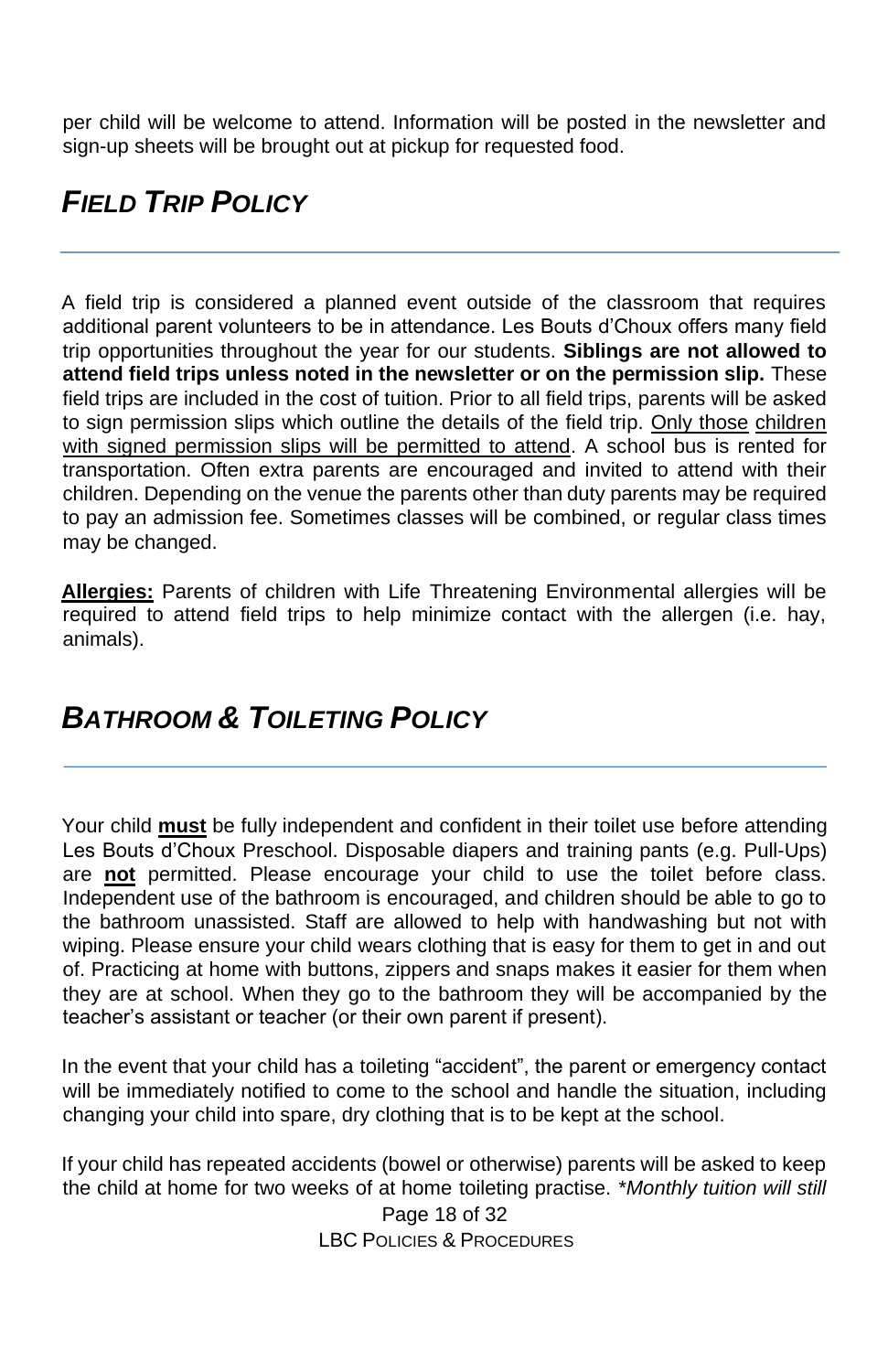*be paid\*.* After those two weeks, the child may return wearing underwear and accident free. If the problem reoccurs, the **"Suspension Policy"** will apply and your child may not be permitted to continue in the program.

# *SPECIAL CLASSROOM VISITS*

Parents with special talents or training such as nurses, fire fighters, police officers, doctors, dentists, etc. are encouraged to come and visit our classroom during the year. Please speak with a teacher if you would like to present or coordinate an activity in the classroom.

# **PARENT COMMITMENTS**

### **PARENT COMMITMENT PI EDGE**

As Les Bouts d'Choux is a parent-run, co-operative program, each parent's participation in school activities is essential to its success. Parents of Les Bouts d'Choux Preschool are responsible for committing to the following:

- understanding and abiding by all Les Bouts d'Choux policies and procedures
- paying registration fee and submitting a completed registration form
- providing refundable deposit cheques for fundraising and cleaning commitments
- attending the May Annual General Meeting and September Parent's Meeting of the preschool society
- paying tuition fees on or before the first of each month, with posted dated cheques, or cash
- signing up for and attending your scheduled duty (roster) days, or finding a replacement on your behalf
- signing up and attending your scheduled cleaning night, or sending a replacement on your behalf
- supporting our casino / fundraising activities by contributing your time and/or donations as outlined to you by the executive board
- being responsible for notifying the preschool of any changes in your registration information, in writing ie. changes in custody, address, contact information, etc.

Page 19 of 32 LBC POLICIES & PROCEDURES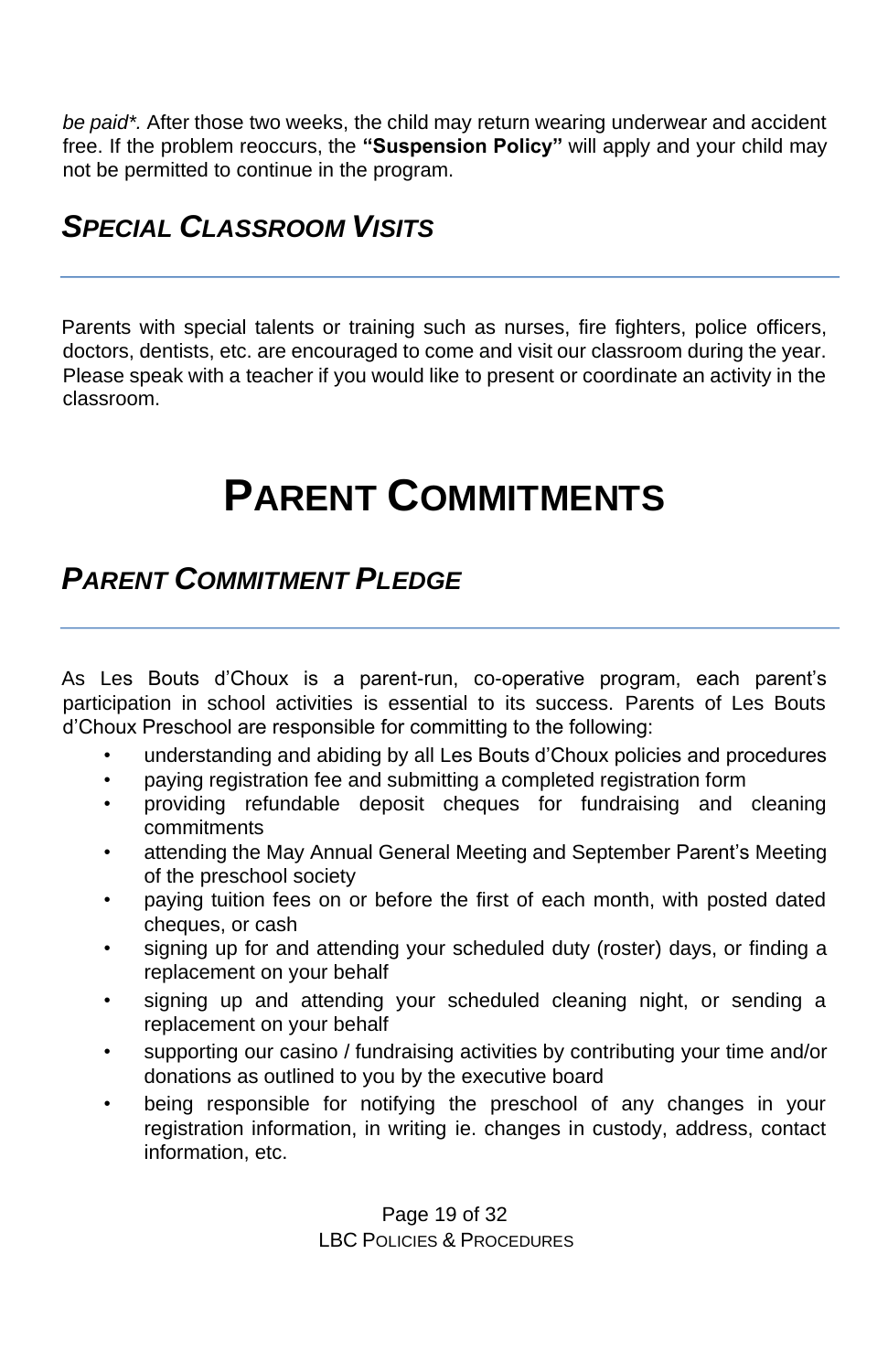# *DUTY DAY*

The number of duty days a parent is required to work per year varies according to enrollment in each class. Approximately one duty day every 4 - 5 weeks is **required per child enrolled** in any program (8 over a full year). Parents will be given a **Duty Day Availability Form"** in advance of the September Parents' Meeting. This form if also available on our website. Parents are required to indicate their preferred dates and turn in their Duty Day Availability Form at or prior to the September Parents' Meeting. The Class Liaison Board member will do their best to accommodate requests. If you do not return your duty day request form, days will be assigned to you. We will schedule additional duty parents for special class parties or field trips. **One** of your **duty days will be on or around your child's birthday**. A monthly roster (duty) calendar will be provided in the newsletter as a reminder.

All classroom volunteers must submit a copy of a recent criminal record check to be kept in a safe in the Bouts d'Choux classroom. This includes all parents and adults filling in as "duty parents". Criminal record checks can be provided free of charge for persons volunteering for a not-for-profit (such as Les Bouts d'Choux). To obtain these checks free of charge, you can be provided with a form letter that details your involvement with Les Bouts d'Choux.

#### **Duty Parents must adhere to the following:**

- Duty Parents must be in class **by 8:30 am/12:05pm**, with their child
- **Siblings are not allowed to attend class with the Duty Parent**
- Duty Parents must stay until all duties have been completed to the satisfaction of the teaching staff/until class time has ended. Vacuuming must be completed at the end of the program day.
- Duty parents are not to use this time to socialize. If you are not the scheduled duty parent, please leave after drop off.
- If a Duty Parent is **not able** to come in on their scheduled Duty Day, it is their responsibility to find a replacement prior to their scheduled day. Please **do not** contact the Liaison Board member to find a replacement for you once the schedule has been published. It is your responsibility to make alternate arrangements, or to trade your day with another parent using the class list provided.
- Another family member or responsible adult, aged 18 years or older, can be sent in place of a parent as long as they submit a Criminal Record Check with vulnerable sectors check for the school to keep in the safe.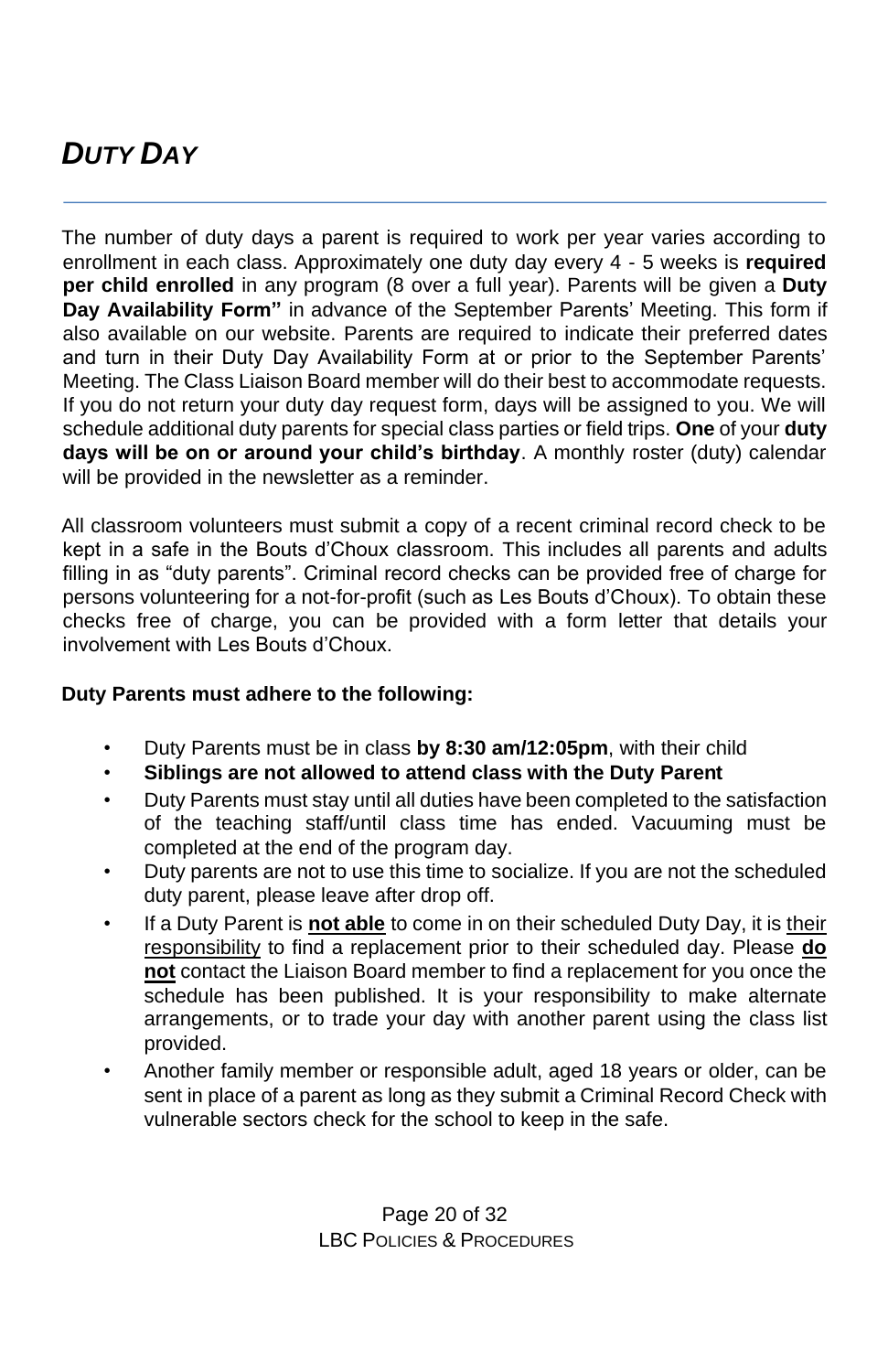If the scheduled Duty Parent does not arrive to fulfill their obligation, a ghost parent will be called, and the absent parent will be responsible to pay them a \$50 cash fee. If a replacement cannot be found, class may be cancelled, and parents will be required to pick up their child.

# *DUTY DAY TYPICAL RESPONSABILITIES (TIMES APPROXIMATE)*

#### **Arrival 8:30/12:05**

Arrive before class is scheduled to begin. Check with teacher's assistant for daily craft set up information.

#### **Free Playtime 8:45/12:20**

Work on craft and assist teacher during playtime with the children, as required (shirts for painting, play dough table, washing and drying hands, puzzles, games, etc.)

#### **Tapis Time (circle) 9:00/12:35**

Help children clean up toys and get into circle time. Set out the craft per child on the tables, as instructed.

#### **Craft Time 9:15/12:50**

Assist the teacher in helping the children make their craft. Encourage children to do the craft by themselves.

#### **Outside Time or Gym Time 10:00/1:35 (If available)**

Wash down tables. Prepare the snack by dividing each food item into equal portions (1 per child). Set the table with placemats and food trays.

#### **Goûter 10:30/2:05**

You may join your child at the table!

#### **Tapis Time (circle) 10:45/2:20**

Wash the placemats, dishes and tables. Finish tidying classroom. At this time, you could start sweeping the floor

#### **Dismissal 11:00/2:35**

Final cleanup of the class. Clean-up duties include: vacuum rugs, sweep the floor and empty garbage cans. Mopping is to be done every Friday afternoon.

> Page 21 of 32 LBC POLICIES & PROCEDURES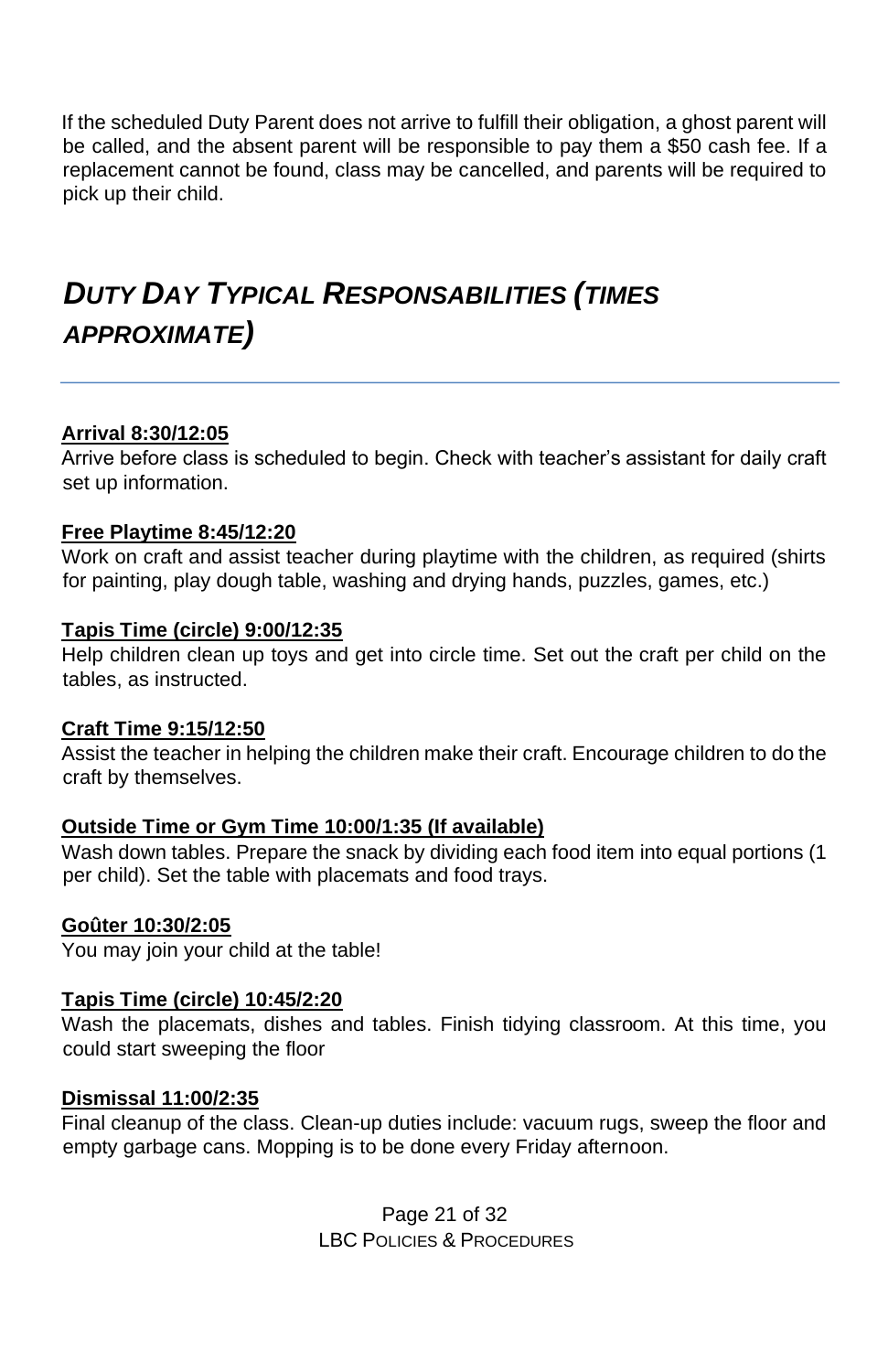Parents are responsible for one classroom cleaning date per school year, per registered child in the program. Executive board members are not required to complete a cleaning night as they are held the same night as our executive board meetings. Sign up for this day will be held at the September Parents' Meeting. In the event you do not sign up for a cleaning day, a day will be assigned to you.

Cleaning days are held one evening per month around 6:45pm and takes approximately 75 minutes to complete. It is the parent's responsibility to ensure the cleaning shift is attended either by yourself or by a family member or friend. Parents are also allowed or trading with another parent. If you have any questions about your shift or duties, you may contact the cleaning coordinator for more information. **If you do not show up for your cleaning shift or are more than 15 minutes late, your deposit cheque will be cashed.**

### *FUNDRAISING / CASINO POLICY*

To ensure continued sustainability of our program, it is essential for our preschool that we have parent participation in the casino and/or one major fundraiser. Participation is required. It is more valuable to our preschool than cashing the deposit cheque. The requirements of participation will be outlined in the registration package under the **"Parental Agreement and General Release"** section and discussed in detail both the Annual General Meeting and the Parent's Meeting. For example, on a casino year, one 8-hour shift must be worked, per child enrolled in the program. Casino revenue is used exclusively to pay our staff.

After participation, your deposit cheque will be returned to you. **If you do not participate in our mandatory fundraiser or casino, your cheque will be cashed.** If you have any further questions on requirements of fundraising, please contact the Casino Coordinator or another member of the board. All other fundraising initiatives done by the preschool will be on a volunteer basis only (i.e. Stawnichy's Mundare Sausage, Mom's Pantry, Scholastic, etc.) unless they constitute the mandatory fundraiser for that school year.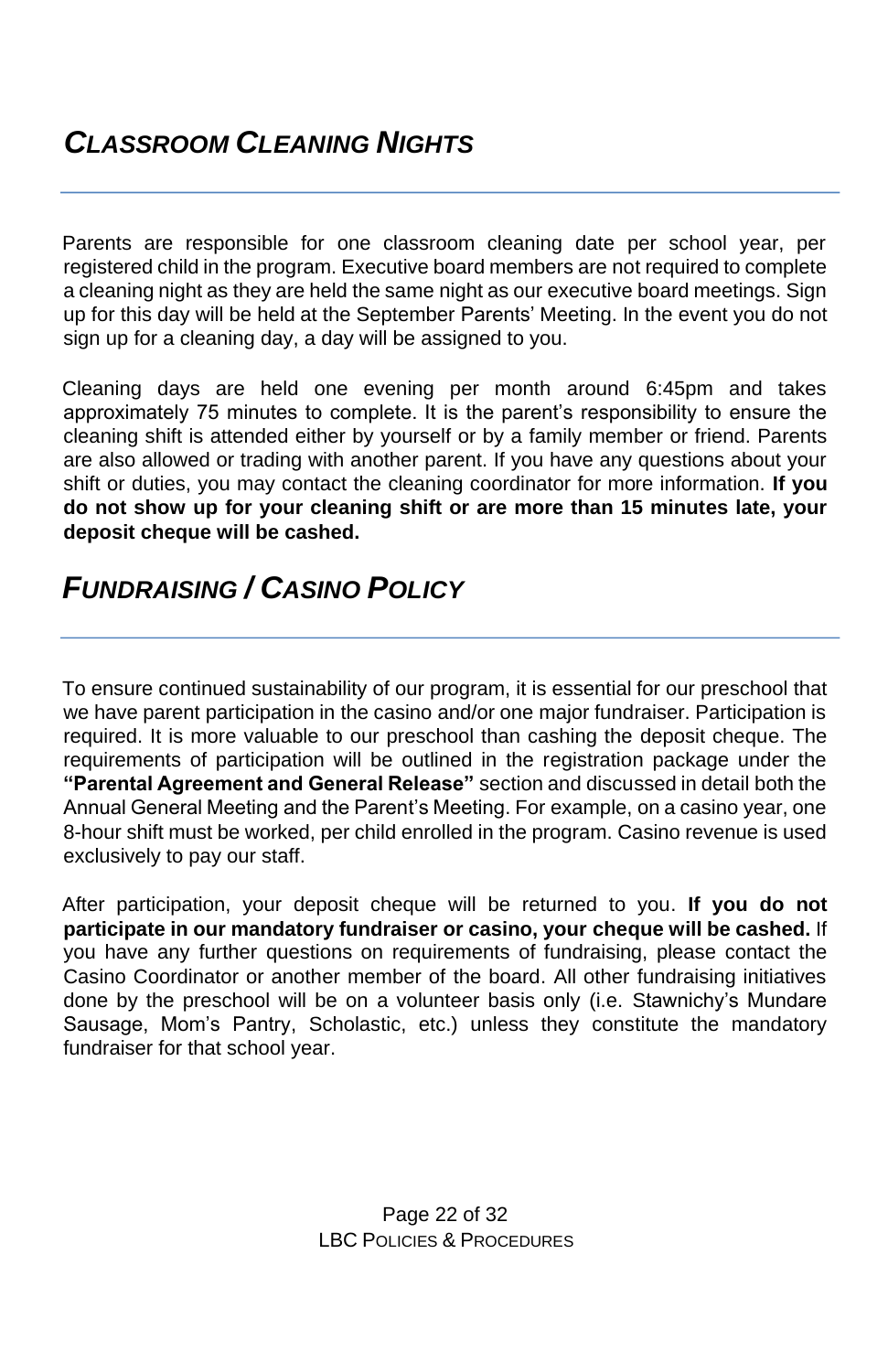It is the responsibility of the parents to ensure all the fees are paid to the Treasurer or Registrar on or before the required dates. The teachers are **not** responsible for collecting monthly tuition fees or making any special payment arrangements during class time. Please contact a Board member if you have any questions. Your child may not be allowed to attend preschool until all required fees have been submitted (please refer to the **"Suspension Policy"** section). Fees are payable in full to keep your spot whether your child is on holidays or is absent due to illness.

The preschool can accept payment made by e-transfer, credit card or by cheque. Payments made by e-transfer can be sent to [boutschouxtreasurer@gmail.com.](mailto:boutschouxtreasurer@gmail.com) Please ensure that the student's name is included in the message section of your etransfer. Credit card payments can be made using your HiMama account. Information regarding log in information will be sent to parents by email in August and discussed at the Parent's Meeting in September.

The current fees can be found on our website or by contacting the preschool.

Please ensure the Memo section of ALL the cheques contains your child's FULL NAME and CLASS. Please postdate cheques for the 1st of each month. Payments are to be submitted in full at the time of registration.

Required payments made to Les Bouts d'Choux are as follows:

- **a.** registration fee, non-refundable, cashed upon registration.
- **b. non-dated**, refundable cleaning deposit\*
- **c. non-dated**, refundable fundraising deposit\*
- **d.** tuition, post-dated to the first of each month, by term or lump sum for the whole year.

*\*Deposits will be returned on completion of required duties. All parents must submit these deposit cheques, regardless of their indicated payment preference.* 

# *NSF POLICY*

It is very important that **tuition be paid on time (on or before the first of each month)**. If a stop payment or NSF is incurred on a cheque written to Les Bouts d'Choux (registration, deposits, or tuition) then, upon verbal or written notification from the

> Page 23 of 32 LBC POLICIES & PROCEDURES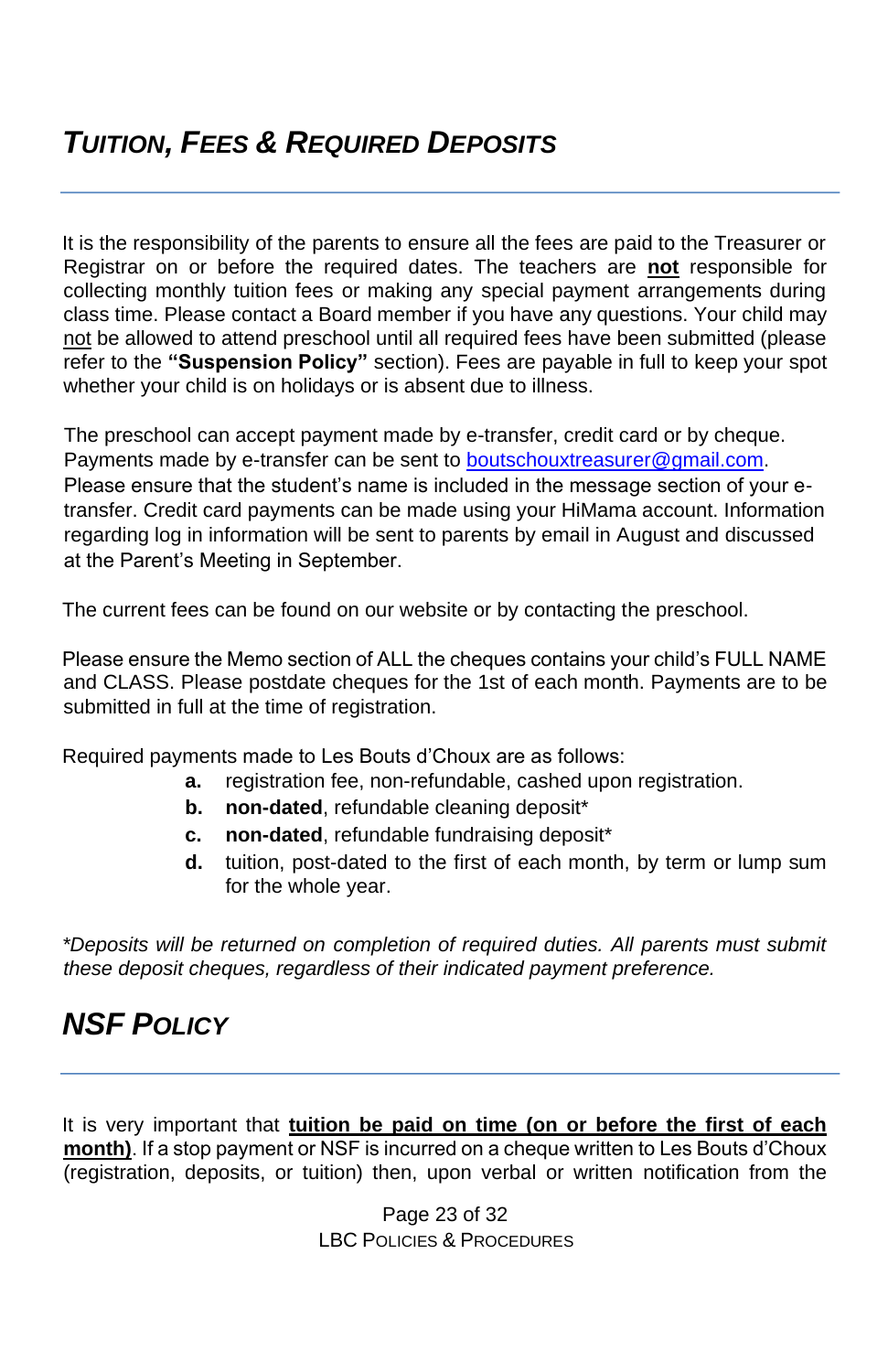Treasurer, Assistant Treasurer or President, the parent has 3 business days to pay the required amount **plus \$30 (NSF fee) in cash**. If payment is not received within that time frame, their child will not be allowed to attend the program until all fees are up to date. After a 2-week period of non-payment, the parents will be notified in writing that their child will be officially removed from the program. If **two** instances of stop payment or NSFs occur in the same year, the family will be notified in writing that to continue in the program they must pay in cash for the reminder of the year.

# *REFUND / WITHDRAWAL POLICY*

An intention to withdraw from the preschool program requires written notification to be given to the Teacher. The written notification shall state the last day of attendance for the withdrawing child and must be received and acknowledged by the Teacher at least one calendar month prior to the date in which the child wishes to withdraw. For example: if you wish to have your child leave at the end of April, written notice of your intentions must be received and acknowledged by the Registrar before April 1st. The advanced notice allows the teacher to prepare for the departure of your child and allows the School time to fill the vacancy. If one month's notice is not given, the following month's cheque will be cashed.

\*Please note, **August 1st** is the last day to withdraw in order for the September tuition cheque to be returned.

# *LATE PICK UP POLICY*

If a parent is repeatedly late, the teacher will provide a verbal reminder about prompt pick up time. If tardiness continues after the verbal reminder from the teacher, a letter will be given to the parents by the Board of Directors. If late pick up is still a problem, you will be required to pay a **\$100 (in cash) penalty** before your child's next scheduled class. If the problem is not resolved, the **"Suspension Policy"** will take effect.

### *SUSPENSION*

A parent may receive written notice that their child is suspended from the Preschool (after approval of the Board) for a 2 - 3 week "suspension" period, in which time the

> Page 24 of 32 LBC POLICIES & PROCEDURES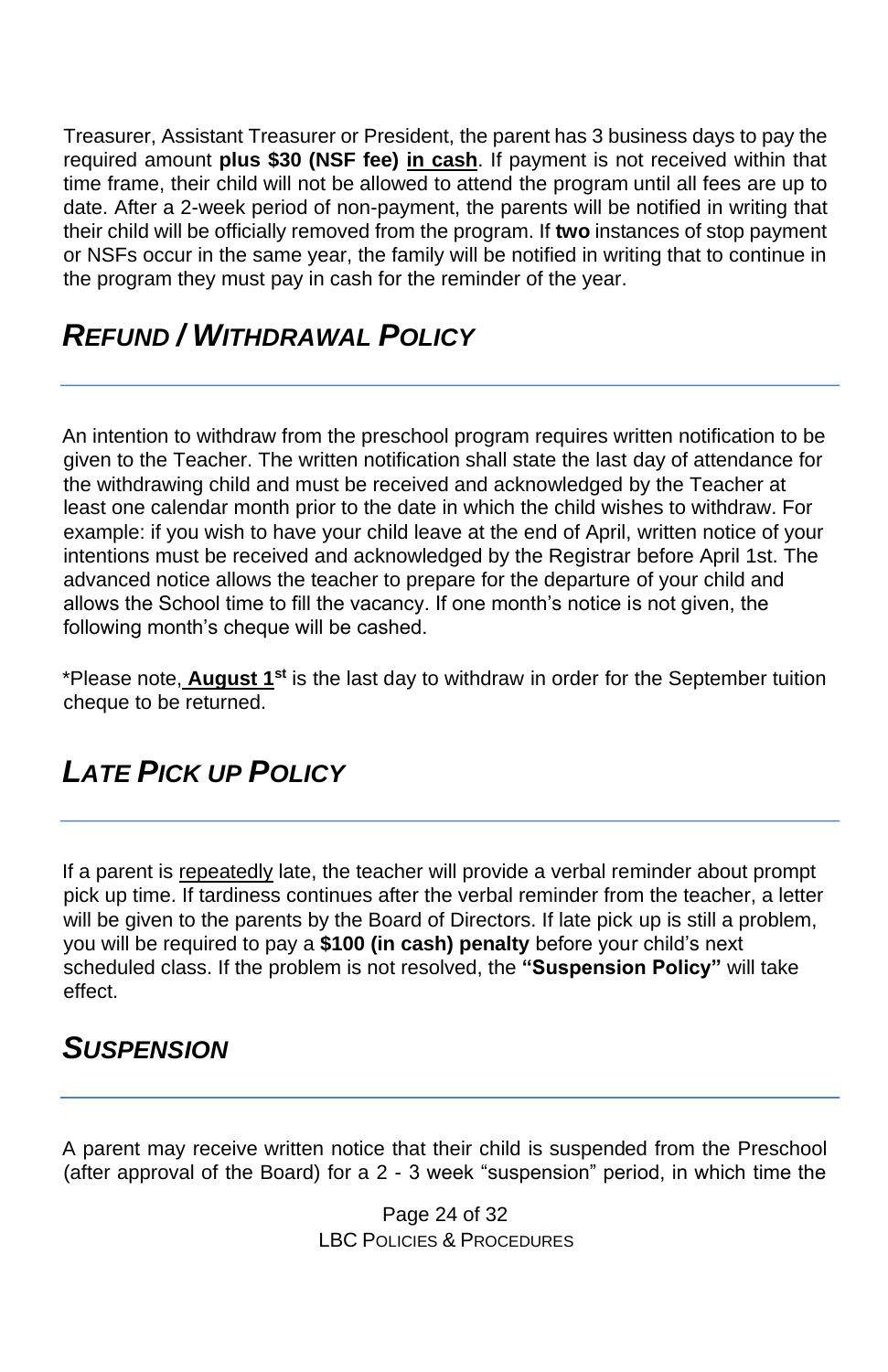child remains registered. Depending on the reason for suspension (overdue tuition, toileting issues, etc.) the child may not be permitted to attend classes during that time. Following a suspension period, a parent may be required to withdraw their child from the Preschool by the Board for the following, *(with all posted dated cheques being returned):*

- failure to fulfill the responsibilities outlined in the **"Parent Commitment Pledge"**
- outstanding fees or tuition, that are overdue by a minimum of 2 weeks
- Les Bouts d'Choux cannot meet the needs of your child and have exhausted all other resources. In this case only, one month's tuition will not be forfeited.
- "just cause" pursuant to the recommendation of the teachers after attempts have been made to rectify the situation. The Board reserves the right upon recommendation of the teachers or board members, to ask a child to leave the program for "just cause". (e.g. not abiding by our policies and procedures, such as late pick up).

The parents will be notified in writing that their child will be officially removed from the program, effective immediately.

If a child is violent with another child or staff member (ie. hitting, kicking, pushing, etc), the parents of all children involved in the incident will be notified. Les Bouts d'Choux follow a three-strike policy regarding violent incidents in the classroom. The first incident will result in a warning to remedy the behaviour. The second incident will result in a three-class suspension. The third incident will result in the child's removal from the program and a tuition refund. Staff and the executive board will review these incidents on a case-by-case basis. Meetings may be scheduled between staff and parents to discuss issues and explore strategies to correct unwanted behaviour.

# **HEALTH AND SAFETY**

# *INCIDENT/ACCIDENT POLICY*

At Les Bouts d'Choux, an incident report form will be filled out when a child is required to seek emergency medical attention ie. an ambulance was deemed necessary by staff because of an injury or medical event. In the case of an incident between children, parents will be informed of such an incident at pickup on the same day as the event occurred.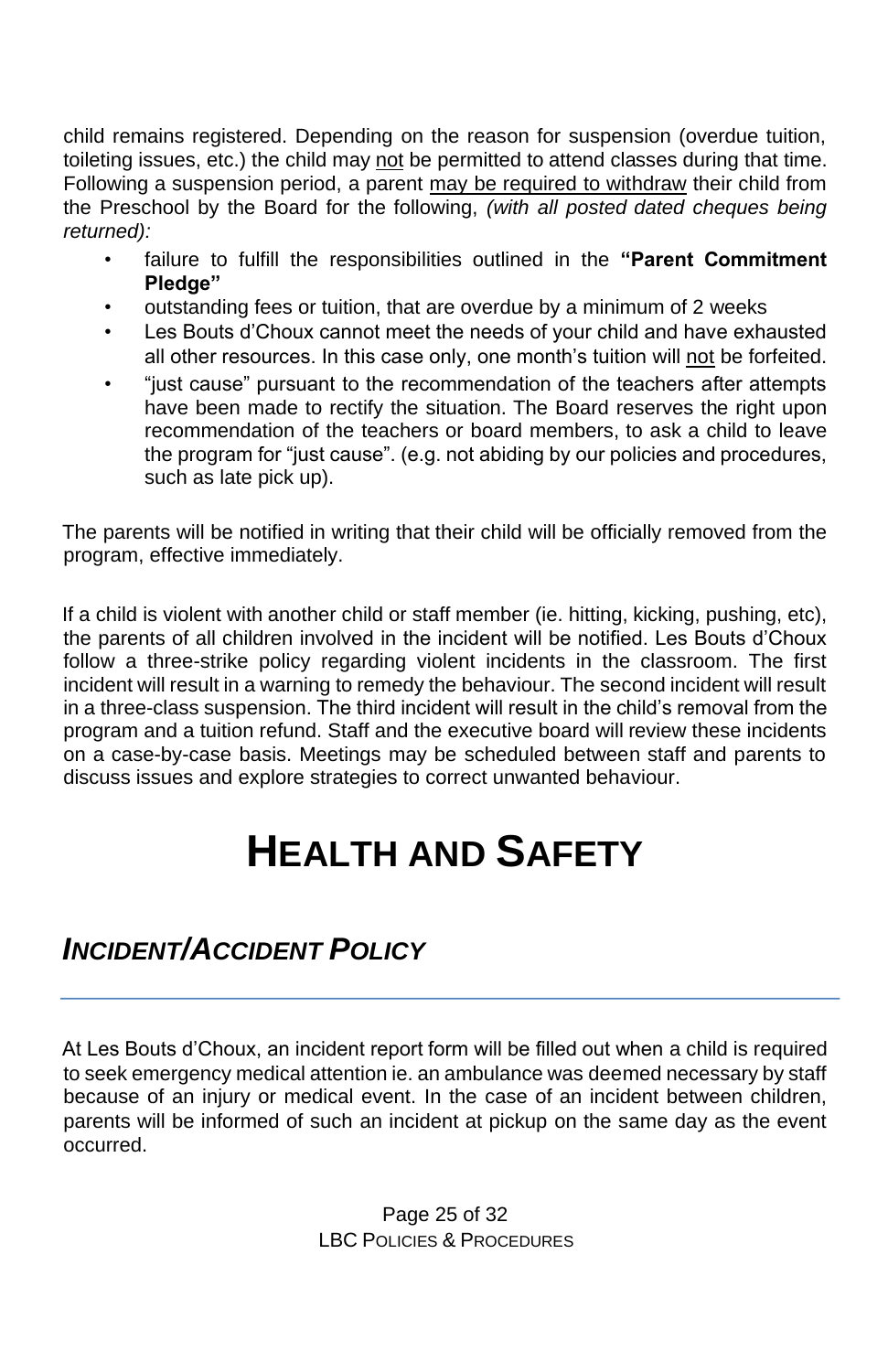# *EMERGENCY PLANS AND FIRE DRILLS*

We follow the Evacuation and Lock Down Procedures as outlined to us by Edmonton Catholic School District and participate in the fire drills of École Frère Antoine School. The teachers will prepare the children for the Fire Drills in advance and will explain the procedure to the children. When the alarm rings we will practice leaving the building in a safe manner, lining up at the door and following the teacher outside.

- 1. The fire alarm will sound
- 2. The teacher will take the attendance sheet, emergency card box and cell phone
- 3. The teacher will evacuate the children to the field behind the school
- 4. The duty parent(s) will take emergency blankets and will help evacuate the children
- 5. The teacher will take attendance and then proceed to a safe location, either
	- a. Frère Antoine school yard **OR**
	- b. St. Theresa's Roman Catholic Church 7508-29 Avenue (Phone 780- 468-8646)
- 6. In the case of an actual emergency, parents or emergency contacts will be notified by phone as soon as it is safe to do so. Please pick up your child as soon as possible after notification.

#### *IMMUNIZATIONS*

Please ensure all your child's immunizations are up to date by contacting your doctor or local health center. Ecole Frère Antoine is one of Edmonton's largest elementary schools and children will get sick. Your child being immunized, including the annual flu vaccine is your family's best chance at staying healthy.

### *CHILD ABUSE POLICY*

Our preschool staff are mandated reporters. All observations or suspicions of child abuse or neglect will be immediately reported to Child Protective Services by preschool staff at Les Bouts d'Choux, as mandated by law.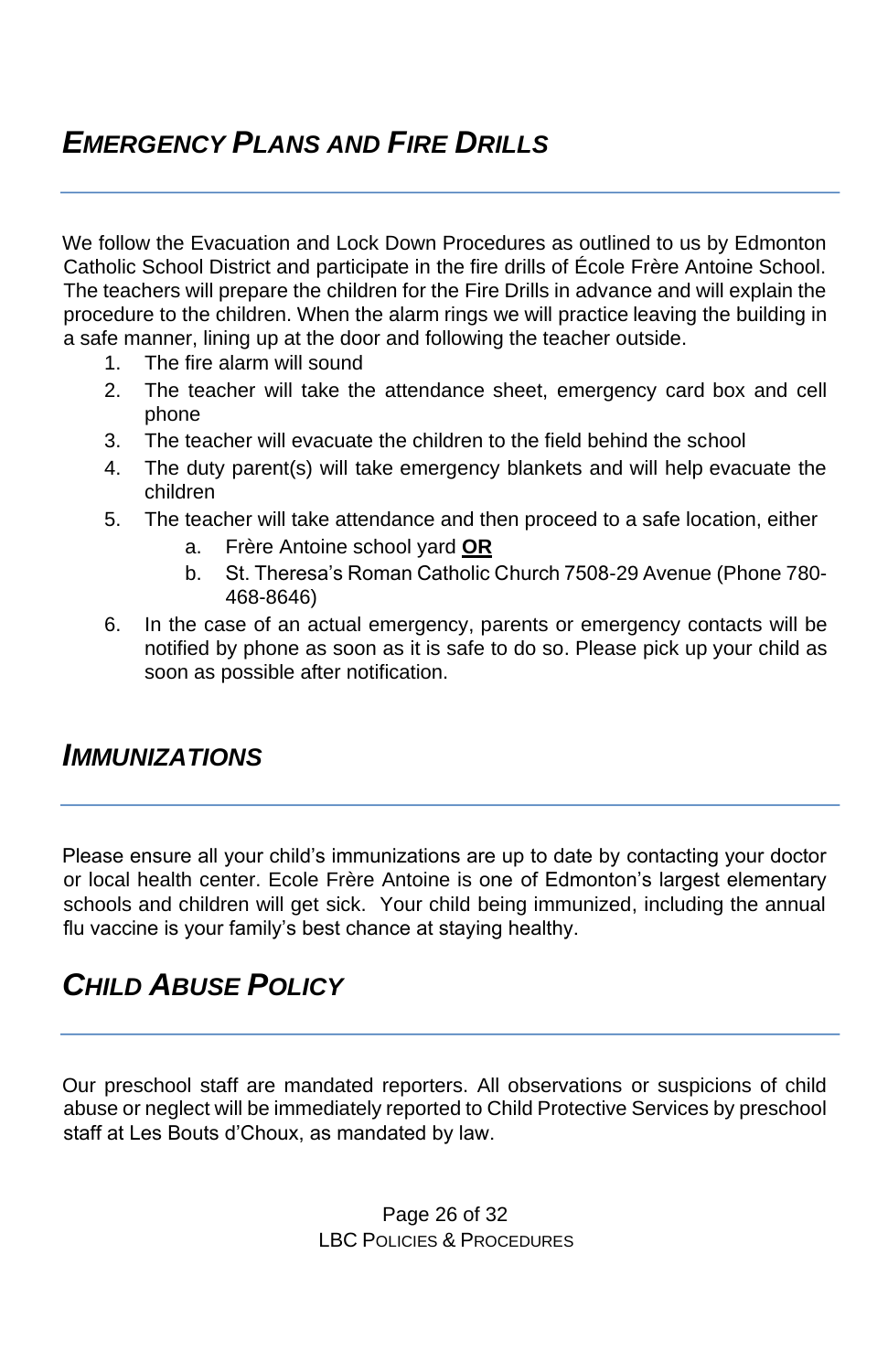Notices will be sent out in each monthly newsletter for allergy alerts. The allergy list will be posted beside the sink in the classroom. Please read your labels carefully as Frère Antoine is a **Nut Free** school.

Allergies can be very severe. If a child has a serious life threatening (anaphylactic) allergy we require an EPIPEN to be kept on site. We will have you sign a medical form allowing us to administer the medication. A life-threatening anaphylactic allergy is defined as an allergy that has been identified by a doctor and where the child has been prescribed emergency life-saving medication that must be administered should the child come into contact with this allergen. *Identified life threatening, anaphylactic allergens will be banned* from the whole program because all classes share the same room and eat their snacks in the same room. Banned life-threatening allergens will be year specific and dependent upon the children enrolled in each year. Each year the Board will look at all allergies and medical conditions to determine an appropriate course of action.

# *CHILD GUIDANCE POLICY*

We aim to provide an environment where each child feels supported and safe. It is in this environment where we guide children's behavior using clear expectations, routine, positive reinforcement and positive communication techniques. Our teachers use age appropriate positive guidance, gentle reminders or redirection in assisting the child to make good choices. Teachers will encourage children to respect others, to be fair, to respect property and to be responsible for their actions. In certain circumstances, removing the child from the situation or re-directing them may be used to regain the focus of the child to the appropriate behavior. Under no circumstances will children be subjected to physical punishment or abusive language. Positive behavior will be encouraged and praised. Discipline of the children will be the responsibility of the teacher or assistant.

We encourage an open dialogue between parents and teachers and if there are any concerns regarding a child's development or behavior, parents will be notified so strategies can be explored. Parents are welcome to reach out to teaching staff or to the executive board president to discuss any issues within the classroom or to set a meeting to discuss any concerns or strategies. We aim to ensure consistency between preschool and home.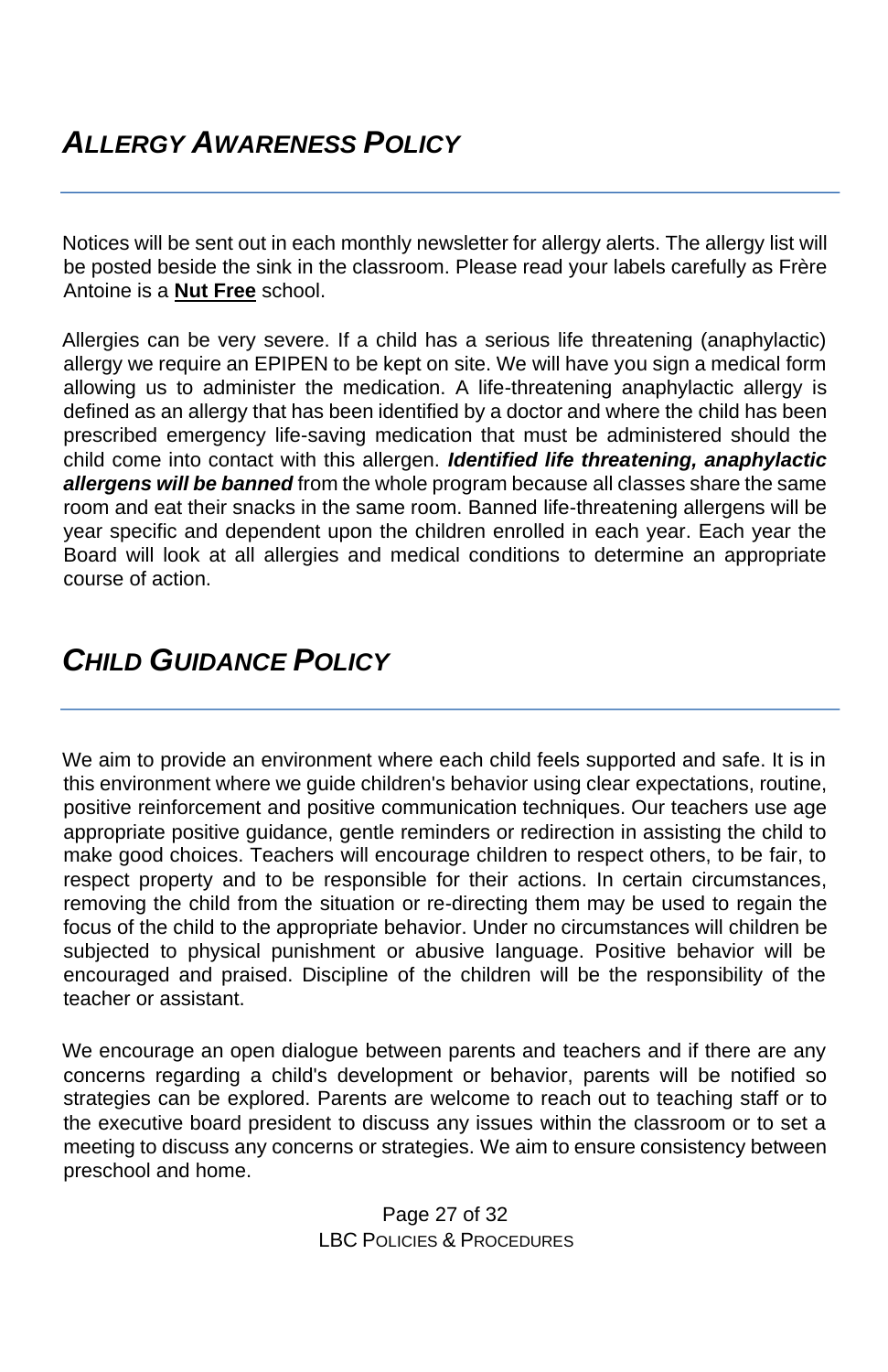It is the policy of Les Bouts d'Choux that every effort is made to prevent instances where discipline is necessary. Children shall be made aware of the standards of acceptable behavior within the classroom. Should an incident occur where some form of disciplinary action is required, where possible, children shall be diverted from unacceptable behavior to another activity. If not successful in eliminating the behavior, the teacher or assistant will then remove the child from the group and explain to the child why the behavior is not appropriate. If the negative behavior continues, the child will be asked to spend some time away from the activities under supervision of the teacher or assistant. If the child continues to misbehave, the teacher will consult with the parents in communication with the Board to determine what further steps should be taken.

If this decided course of action fails to remedy the situation, or the program does not meet the needs of the child, as assessed by the teacher, participation in the program may be terminated.

If a parent has any concerns about the behavior of another child registered in the program, please discuss this with the teacher, not with other parents. Under no circumstances will any individual inflict or cause to be inflicted any form of physical punishment, verbal or physical degradation or emotional deprivation; deny or threaten to deny any basic necessity or use or permit the use of any form of physical restraint, confinement or isolation.

Parents should be notified immediately in case of major or reoccurring behavioral challenges. Teachers will provide a detailed account of any incident/s in writing and parents will be required to sign the documents, indicating that they have read and understand what happened. The board will be aware of any ongoing issues.

If a child, for some reason, is not responding to techniques used, we will ask for a conference with the parents to explain the child's behaviors and the discipline techniques used. The parents and the teacher together will develop additional techniques that will be used. The teacher will keep a log of the child's behaviors, the discipline used, and the outcome. The teacher will maintain contact with the parent to further discuss progress or lack of progress.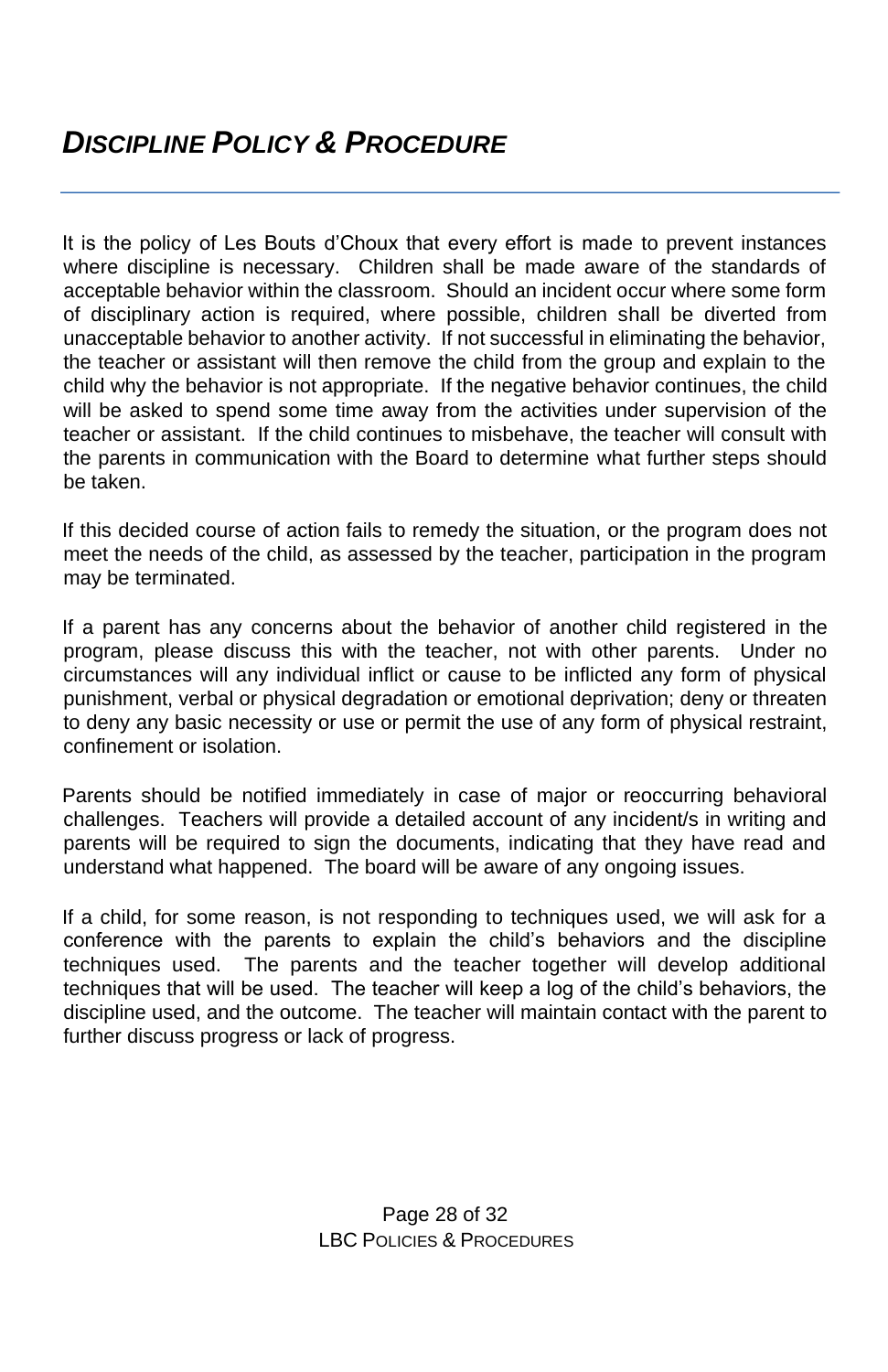## *MEDICAL POLICY*

It is the parent's responsibility to have someone available to come to the school for emergencies or to attend to a sick child during school hours. If a child becomes ill while at school, but does not require medical treatment, parents or the emergency contact will be notified by phone to pick them up immediately.

If your child is diagnosed with any chronic health issues (i.e. diabetes, asthma, allergies, etc.) it is the responsibility of the parents to inform the preschool and update the registration and medical forms as necessary. A list of food allergies is kept in the classroom that parents need to ensure is accurate. This list will be distributed to all parents via the newsletter every month. All medical matters will be handled in the strictest confidence.

Due to the short time children are present in the program, regular medication will not be administered. In the event of a medical emergency the teachers may assist with a child's prescribed medication (i.e. Ventolin, Epi-pen) under the written permission of the parents as outlined in the Registration Form. Emergency medication must be clearly labeled and stored in the classroom, so that it is easily accessible.

In the event of a serious medical emergency, the teachers will first contact 911 and will next contact the parents/emergency contact of the child experiencing a medical emergency. The child may be sent with one of the teachers by ambulance to the appropriate Hospital (i.e. Grey Nuns). Parents shall be responsible for any cost incurred as a result of the ambulance or 911 call.

Please be sure to keep children at home if they are showing signs of possible illness. This helps prevent the spread of the illness to others.

The following guidelines are meant to assist parents with the decision to keep their child at home:

- lethargic behavior (fatigue)
- fever *(remain at home for 24 hours after the fever is gone)*
- on prescribed antibiotics *(should be administered for 24 hours before a child returns to preschool - taken for contagious disease such as strep throat, tonsillitis, bronchitis or pneumonia)*
- sore throat or runny nose if there is colored nasal mucous
- nausea, vomiting, diarrhea *(remain home for 24 hours after the last episode)*

Page 29 of 32 LBC POLICIES & PROCEDURES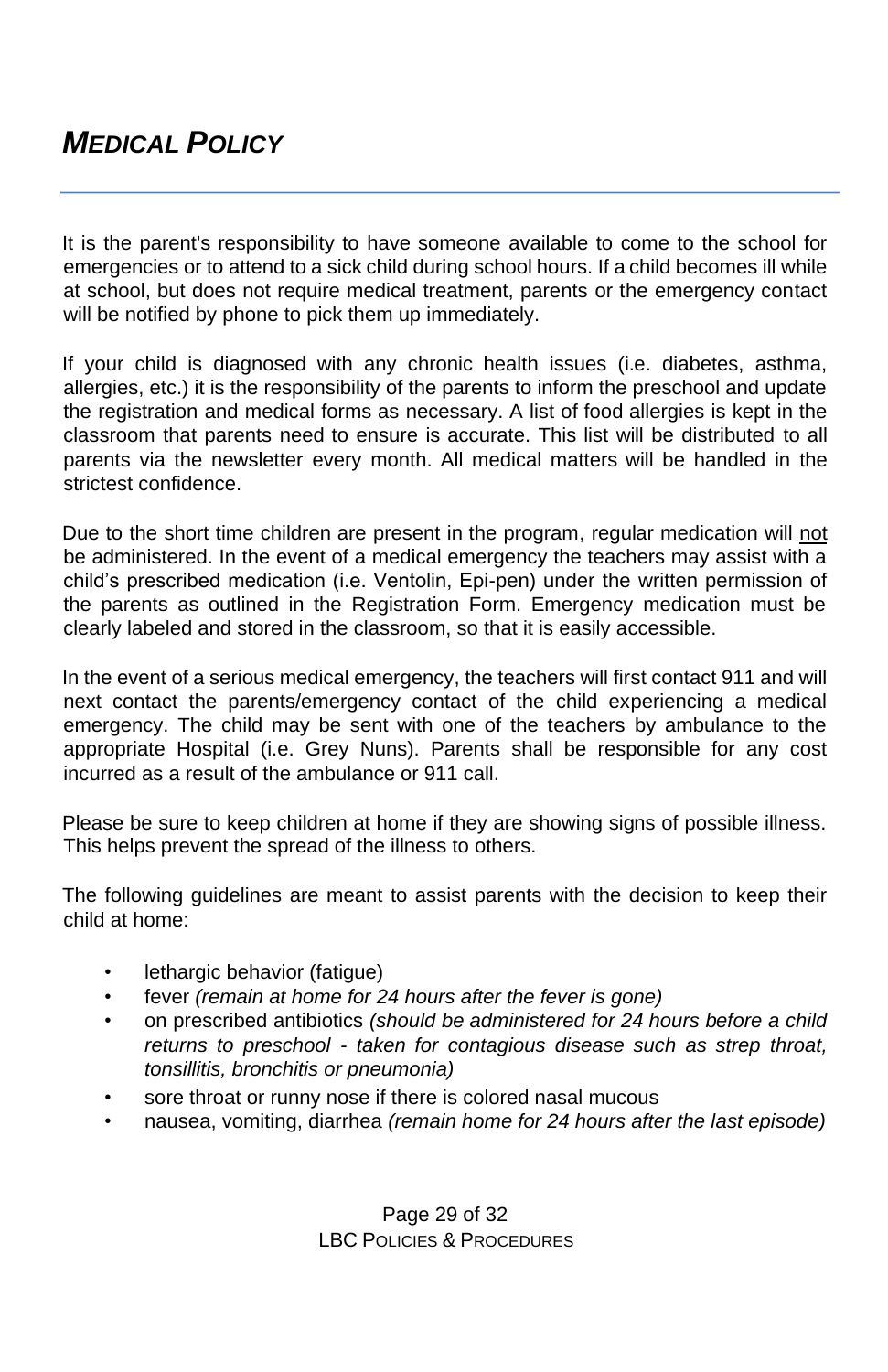• Red, "crusty", itchy eyes *(conjunctivitis or pink eye is very contagious, remain at home for 48 hours while being treated with antibiotics and only return too preschool if there is no discharge from the eyes.)* 

If your child has a communicable disease, you must observe quarantine regulations, as set by Alberta Health Services: 24 hours since the last symptom. The following are signs that indicate a communicable disease: earache, vomiting, fever, cough, unusual drowsiness, loss of appetite, sore throat, red or runny eyes, headache, irritability, rash, runny nose of yellow or green, and diarrhea. If a child displays any of these symptoms at preschool, parents will be notified by phone to pick them up immediately.

Please call if your child has been diagnosed with a communicable illness or infestation, such as chicken pox, conjunctivitis, pink-eye, pin worms, impetigo, fifth's disease, mites or head lice so we can exercise additional control methods and notify other parents (send home a letter, as per Alberta Health Service's requirements). The identity of the diagnosed child will be kept confidential.

If head lice are present, all parents involved in the program will be notified. The child is not permitted to return to school without proof of treatment (i.e. note from pediatrician that the child is "nit-free"; box evidencing treatment, etc.).

During a public health emergency or a pandemic, all restrictions/regulations set out by Alberta Health Services, the government of Alberta or the government of Canada must be strictly observed. The preschool will communicate these regulations/restrictions to parents via email as they come into effect or are modified/changed.

# **COMMUNICATION METHODS**

# *CODE OF CONDUCT POLICY*

We believe that mutual respect and collaboration between parents, teachers, assistants, and children are of utmost importance to provide and maintain a nurturing environment. Therefore, we respectfully ask that all interactions regarding the preschool are conducted in a professional and respectful manner. We have a zero tolerance for any form of abusive conduct.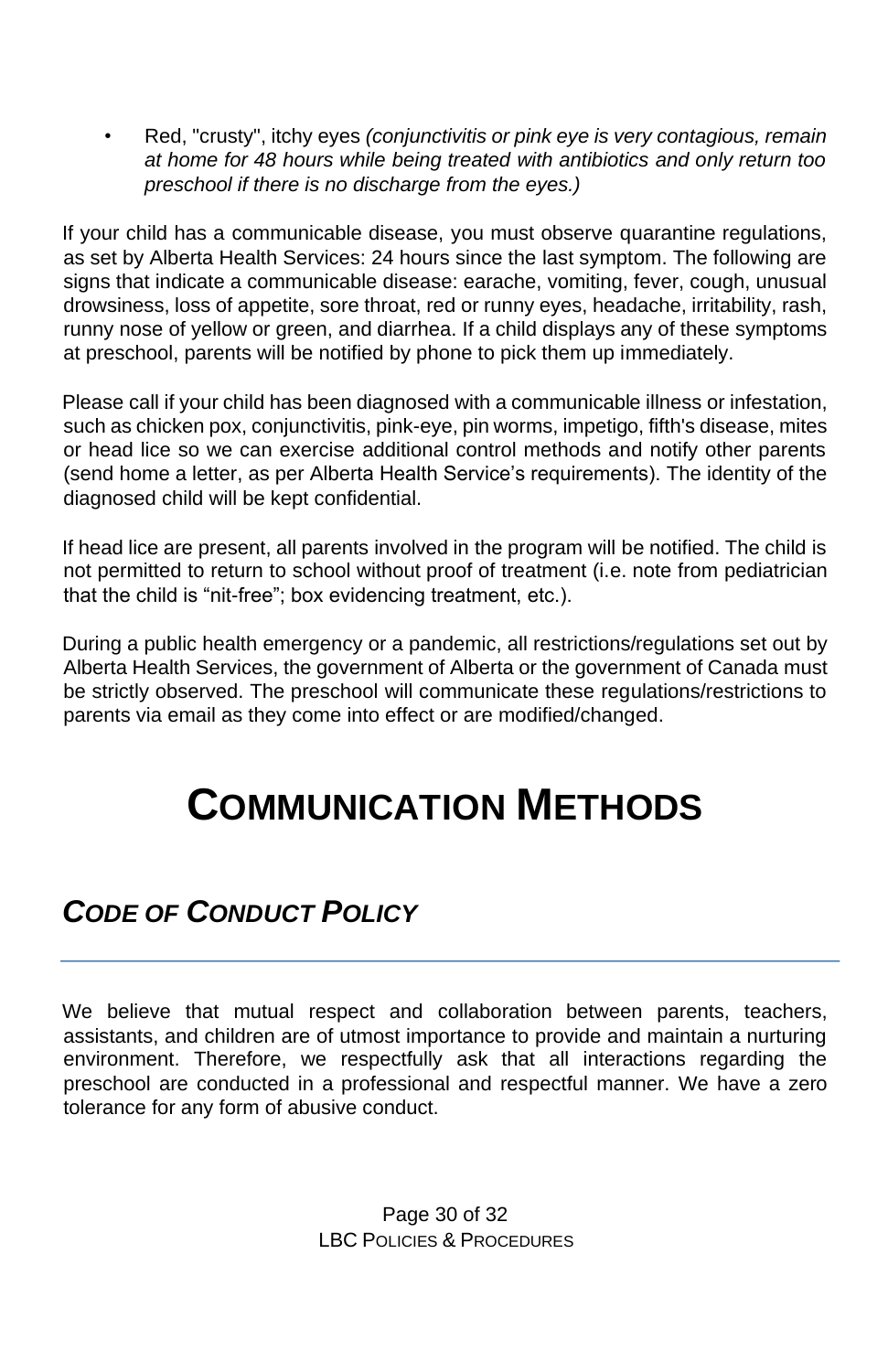Monthly newsletters, calendars, and all other important information will be **e-mailed** to each parent, be made available upon request and in the classroom, and posted on the school's **website**.

The preschool publishes a monthly newsletter to keep our parents connected. Each parent will receive monthly newsletters and calendars by email. They will also be available on the parent section of our website. There will be a few copies available outside the classroom if you prefer hard copy, as well as a "class" copy placed on the bulletin board for reference.

#### **Please read the monthly newsletter as it contains very important information**!

The preschool's class contact lists, activity calendar, duty day & cleaning schedules, birthday information, field trip reminders and permission forms can all be found in the newsletter.

#### *CHILDREN COMMUNICATION*

Our teachers truly enjoy and value spending time with children. Engaging in conversations create opportunities to get to know them better and teach the children valuable life skills. Our teachers are trained to state their expectations in specific ways and use positive statements to support the children and to make them successful. They also employ active listening techniques when they listen and respond to both what is being said and how. This is a useful technique for helping children to learn to problem solve.

### *TEACHER – PARENT ONGOING COMMUNICATION*

Effective communication between home and preschool is paramount for a positive preschool experience. Please do not hesitate to speak with any of the teachers before or after class, about any questions or concerns you may have. We recognize that it can be difficult or rushed to talk at drop off or pick up times, so we also encourage you to set up a time with the teachers outside of class time. This can be done by e-mailing or leaving a message on our cell phone. In this way, the teachers may devote their full attention to you at a time that is more convenient for you both. The teachers appreciate knowing if your child has experienced any disruption to their normal routine, whether

> Page 31 of 32 LBC POLICIES & PROCEDURES